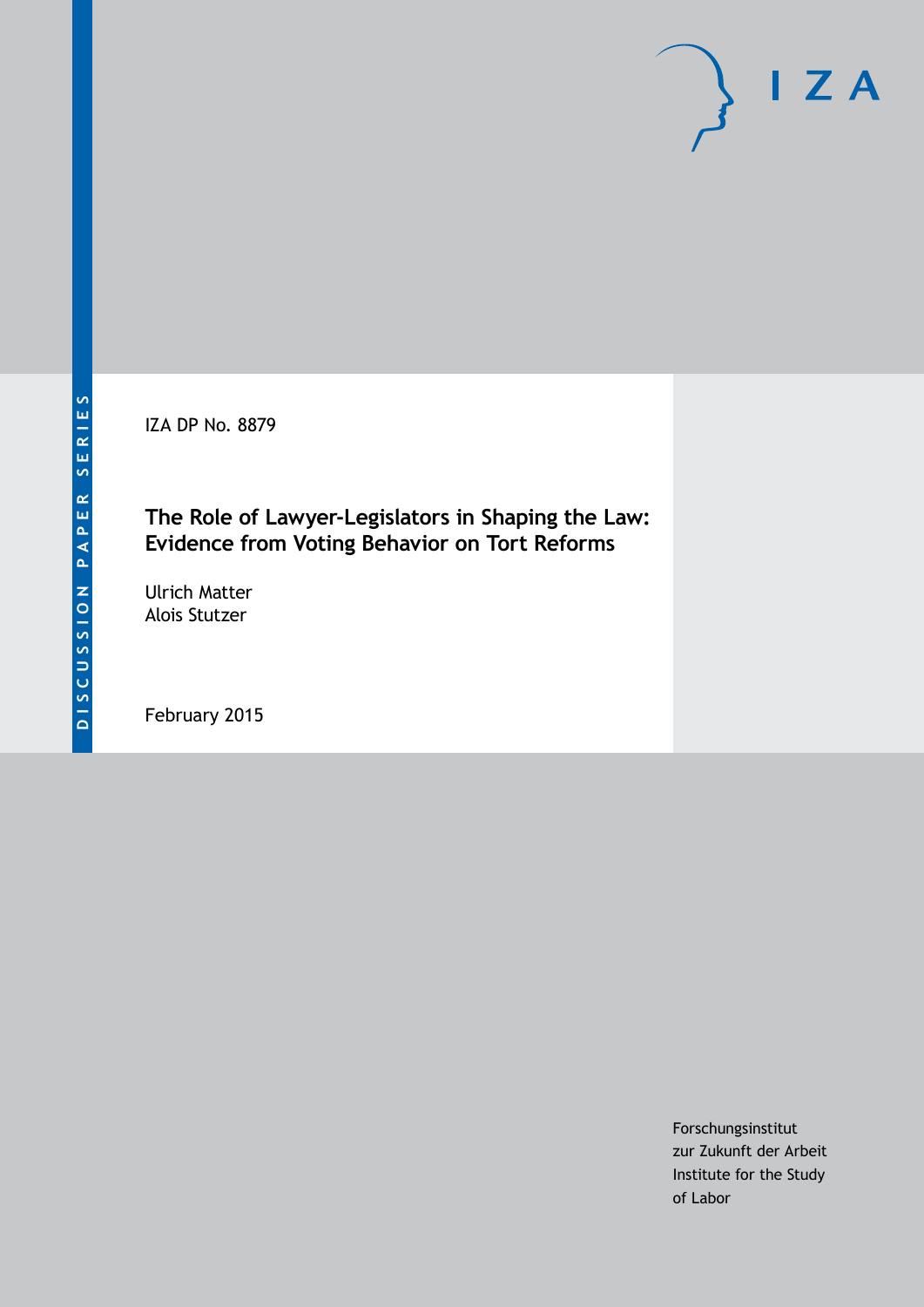# **The Role of Lawyer-Legislators in Shaping the Law: Evidence from Voting Behavior on Tort Reforms**

# **Ulrich Matter**

*University of Basel*

# **Alois Stutzer**

*University of Basel and IZA*

# Discussion Paper No. 8879 February 2015

IZA

P.O. Box 7240 53072 Bonn **Germany** 

Phone: +49-228-3894-0 Fax: +49-228-3894-180 E-mail: [iza@iza.org](mailto:iza@iza.org)

Any opinions expressed here are those of the author(s) and not those of IZA. Research published in this series may include views on policy, but the institute itself takes no institutional policy positions. The IZA research network is committed to the IZA Guiding Principles of Research Integrity.

<span id="page-1-0"></span>The Institute for the Study of Labor (IZA) in Bonn is a local and virtual international research center and a place of communication between science, politics and business. IZA is an independent nonprofit organization supported by Deutsche Post Foundation. The center is associated with the University of Bonn and offers a stimulating research environment through its international network, workshops and conferences, data service, project support, research visits and doctoral program. IZA engages in (i) original and internationally competitive research in all fields of labor economics, (ii) development of policy concepts, and (iii) dissemination of research results and concepts to the interested public.

IZA Discussion Papers often represent preliminary work and are circulated to encourage discussion. Citation of such a paper should account for its provisional character. A revised version may be available directly from the author.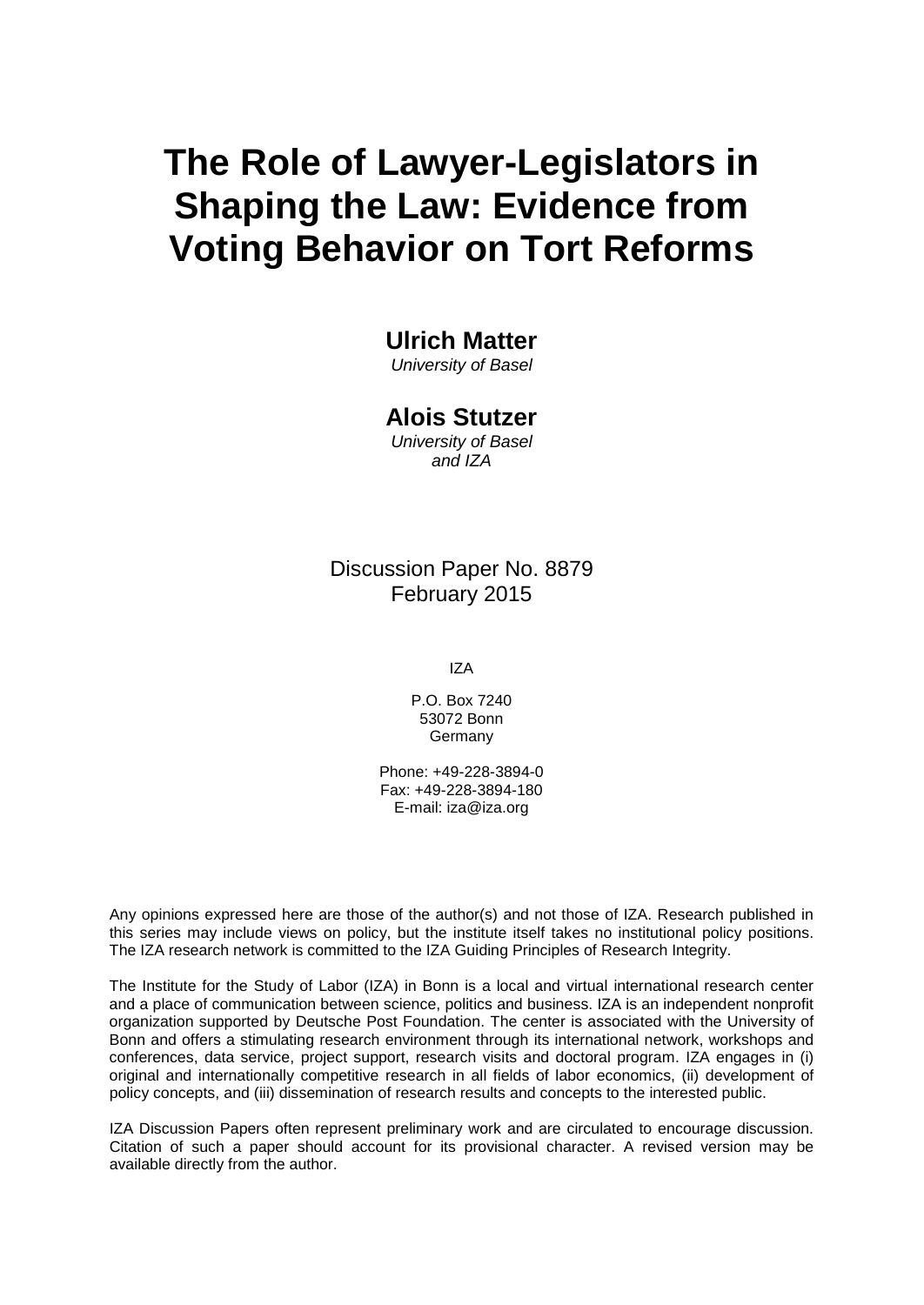IZA Discussion Paper No. 8879 February 2015

# **ABSTRACT**

# **The Role of Lawyer-Legislators in Shaping the Law: Evidence from Voting Behavior on Tort Reforms[\\*](#page-1-0)**

Attorneys elected to the US Congress and to US state legislatures are systematically less likely to vote in favor of tort reforms that restrict tort litigation, but more likely to support bills that extend tort law than legislators with a different professional background. This finding is based on the analysis of 64 roll call votes at the federal and state level between 1995 and 2014. It holds when controlling for legislators' ideology and is particularly strong for termlimited lawyer-legislators. The empirical regularity is consistent with the hypothesis that lawyer-legislators, at least in part, pursue their private interests when voting on tort issues. Our results highlight the relevance of legislators' identities and individual professional interests for economic policy making.

JEL Classification: D72, K13

Keywords: lawyers, legislatures, rent-seeking, tort law, tort reform, voting behavior

Corresponding author:

Alois Stutzer University of Basel Faculty of Business and Economics Peter-Merian-Weg 6 4002 Basel **Switzerland** E-mail: [alois.stutzer@unibas.ch](mailto:alois.stutzer@unibas.ch)

\* Revised version resubmitted to the *Journal of Law and Economics* on 09/23/2014. We are grateful to three anonymous reviewers, Thomas Braendle, Tyler Cowen, Reiner Eichenberger, Bruno Frey, Robin Hanson, Thorsten Henne, Jonathan Klick, Margaret Kyle, David Laibson, Simon Luechinger, Mark Miller, Florian Neumeier, Reto Odermatt, Catherine Sharkey, Michaela Slotwinski, Michael Stone, Thomas Stratmann, Alexander Tabarrok, and conference participants at the CLEF Meeting 2013, the EPCS Meeting 2013, the 2013 ZEW conference on fiscal performance, the EEA-ESEM Congress 2013, and the 2014 Meeting of the Verein fuer Socialpolitik as well as seminar participants at George Mason University and the University of Basel for helpful remarks. We also thank Joerg Kalbfuss for excellent research assistance. Ulrich Matter acknowledges financial support from the WWZ Forum. The functions used to compile the data through Project Vote Smart's application programming interface (PVS API) were written in the R programming language. To make these methods accessible to a broader audience, an R-package called 'pvsR' that facilitates the compilation of data from PVS API for scientific analysis is available under [http://cran.rproject.org/web/packages/pvsR/.](http://cran.rproject.org/web/packages/pvsR/) An appendix to this paper is available online on the journal homepage.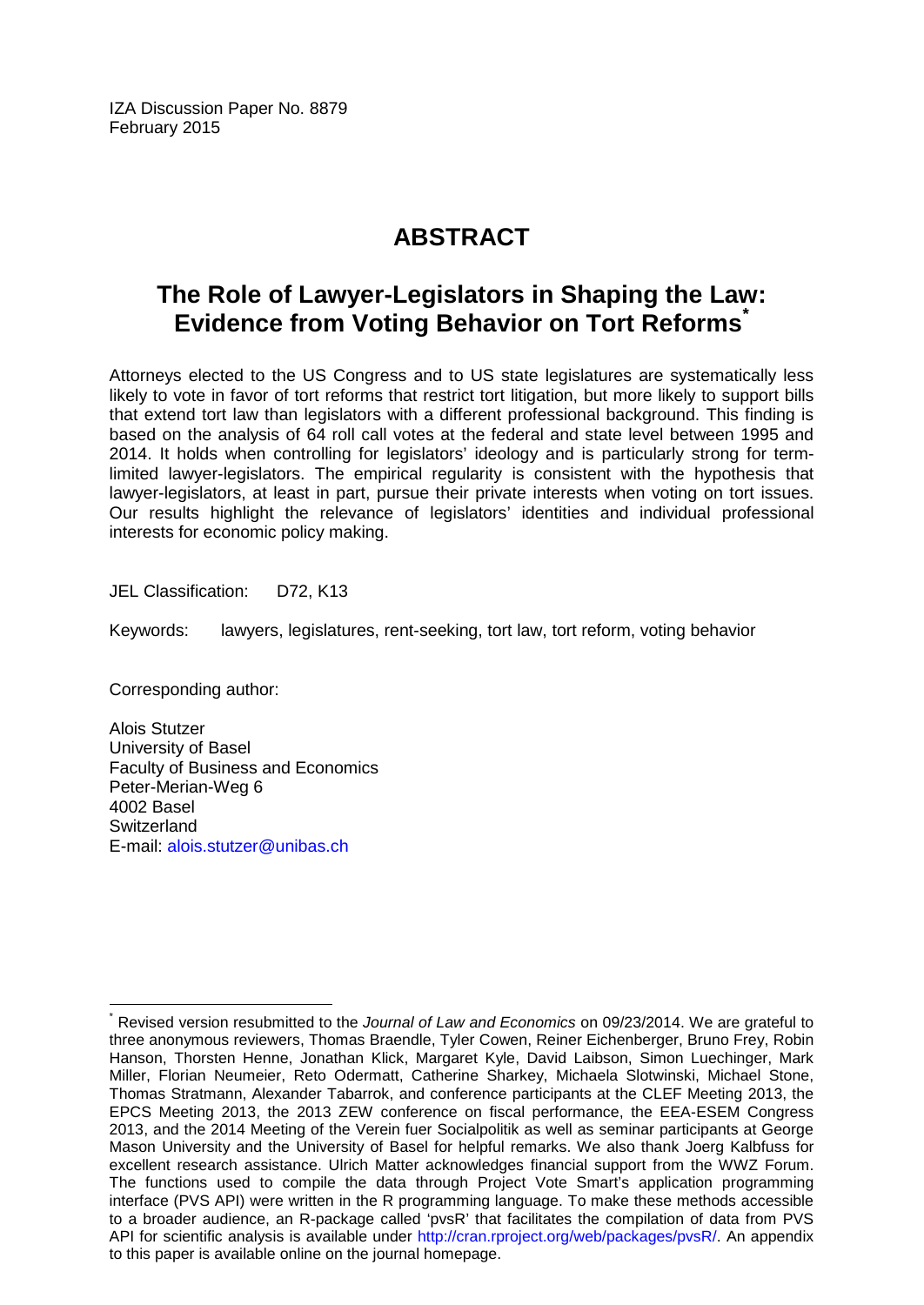### 1 Introduction

There are many lawyers in U.S. legislatures. This raises a serious agency issue in a representative democracy when they draft and reform law that affects their business. The issue is more general though and refers to the question of whether and how the professional background of legislators is to play a role in state policy making. This is an important aspect of how political selection might matter for economic policy.<sup>1</sup> Insights are important to inform the choice of institutions that govern the representation of interests in politics such as ethics laws, recusal and disclosure rules, and incompatibility regimes.

We concentrate on lawyers<sup>2</sup> holding a seat in the legislature, so called lawyer-legislators, for several reasons. They form one of the most prominent groups as they often hold many seats (around one third of the Representatives in the US House have a professional background as attorney). They are, with few exceptions, members of the same professional association (in the United States, i.e., the American Bar Association and in the case of trial lawyers, the American Association for Justice). Moreover, they are experts on law, their political mandate is complementary to their business activity, and – importantly – they are involved in drafting rules that, depending on their design and implementation, generate more or less demand for legal services.

An important area is tort law where lawyer-legislators face a conflict of interest. In particular in the United States, where estimates of the total transactions generated by the American tort law system amount to USD 265 billion in 2010; i.e., 1.82% of GDP (Towers Watson 2012). Attorney fees account for a large part of that with estimates being 30% or higher.<sup>3</sup> Plaintiff lawyers as well as defendant lawyers have a vital interest in preserving this system. In the literature on US-tort reform, the argument is carried over to lawyer-legislators trying to block reforms, that are meant to simplify and limit the scope of liability rules or restrict damages (e.g., Epstein 1988, Zywicki 2000, Rubin 2005). However, no systematic empirical evidence supports this claim. A related literature focuses on the dynamics of tort reforms and the drivers of certain types of reforms in the aggregate (Klick and Sharkey 2009, Miceli and Stone 2013) but omits specific lawyer

#### interests.

<sup>&</sup>lt;sup>1</sup>An introduction to the economic analysis of political selection is provided in Besley (2005). Analyses for specific professional groups refer to businessmen (Gehlbach et al. 2010) and public servants (Braendle and Stutzer 2010, 2011). This research pursues a positive analysis complementing older work on the "overrepresentation" of specific professional groups (e.g. Luce 1924).

<sup>2</sup>Our definition of lawyer in this study is based on the professional background of a person and not only on his or her education. Somebody who holds a degree from a law school but never practiced law is not counted as lawyer.

<sup>3</sup>Estimates by the US Council of Economic Advisers (2004) are around 30%. However, taking into account the benchmark for privately negotiated contingency fees of around one third with "significant variation up and occasional variation down" (Eisenberg and Miller 2004, p. 35) and the additional defense costs, the 30% are rather a lower bound for the total fraction of tort transactions going to lawyers.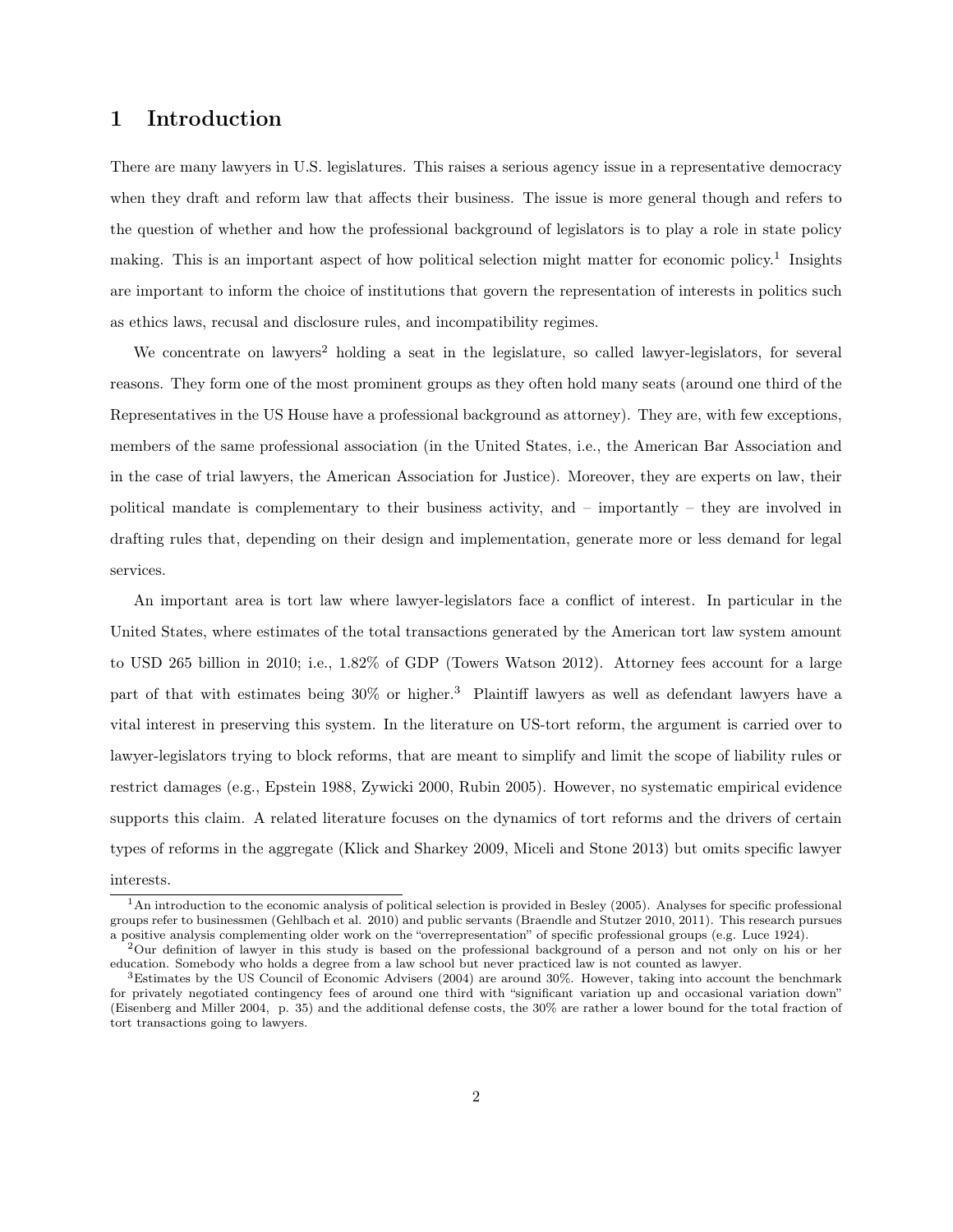In this paper, we analyze whether lawyer-legislators are more likely than legislators with a different professional background to vote against tort reforms aimed at a reduction of the number and the size of tort cases. We do this by studying the voting behavior in the US Congress as well as in 17 US state legislatures between 1995 and 2014. The empirical analysis is based on a custom-made data set that we have compiled using new computational techniques to draw information from the rich online resource *Project Vote Smart*. We conduct the analysis separately for the federal and the state level. Based on the econometric analysis of 14 votes, we find that attorneys at the federal level vote with a 7.3 percentage points lower probability in favor of reforms than legislators with a different professional background ceteris paribus. At the state level and based on 38 votes, the probability for lawyer-legislators is 6.9 percentage points lower than for legislators with a different professional background. At the federal level, the effect is slightly more pronounced for attorneys belonging to the Democrats than for those belonging to the Republican Party. In general, Republicans are more likely than Democrats to support reform bills that restrict liability. Finally, our analysis allows us to contribute to the question whether the gender of legislators matters for the design of tort law. This question considers the suggested disproportionally negative impact of certain types of tort reforms on women.<sup>4</sup> Indeed, female federal legislators are less likely to support tort reforms that restrict liability than their male colleagues, ceteris paribus.

In supplementary tests, we address a series of alternative explanations. First, we study whether attorneys in politics consistently vote differently from non-attorneys. We find neither evidence for a systematic and distinctive voting pattern in a repeated random sample of votes on issues other than tort, nor evidence that the voting behavior can be explained by ideological differences based on legislators' entire roll call records. Second, we investigate whether lawyer-legislators' voting behavior caters to specific preferences in their electorate rather than being motivated by private interests. We do not find evidence for this refined median voter hypothesis. Restricting the sample to narrow races with one attorney candidate and one nonattorney candidate, we find a voting pattern similar to the one overall. Moreover, legislators in the US House of Representatives who competed against attorneys in the electoral race are not more likely to oppose restricting tort reforms than legislators who faced competitors with any other professional background. For a restricted sample of votes at the state level, we find some support though that electoral incentives matter. Lawyer-legislators who face a binding term limit are more likely to vote in favor of an extensive tort law than lawyer-legislators that can be re-elected.

Throughout this study we conduct a positive politico-economic analysis. Therefore, our contribution

<sup>4</sup>See Section 2 for a review of the arguments.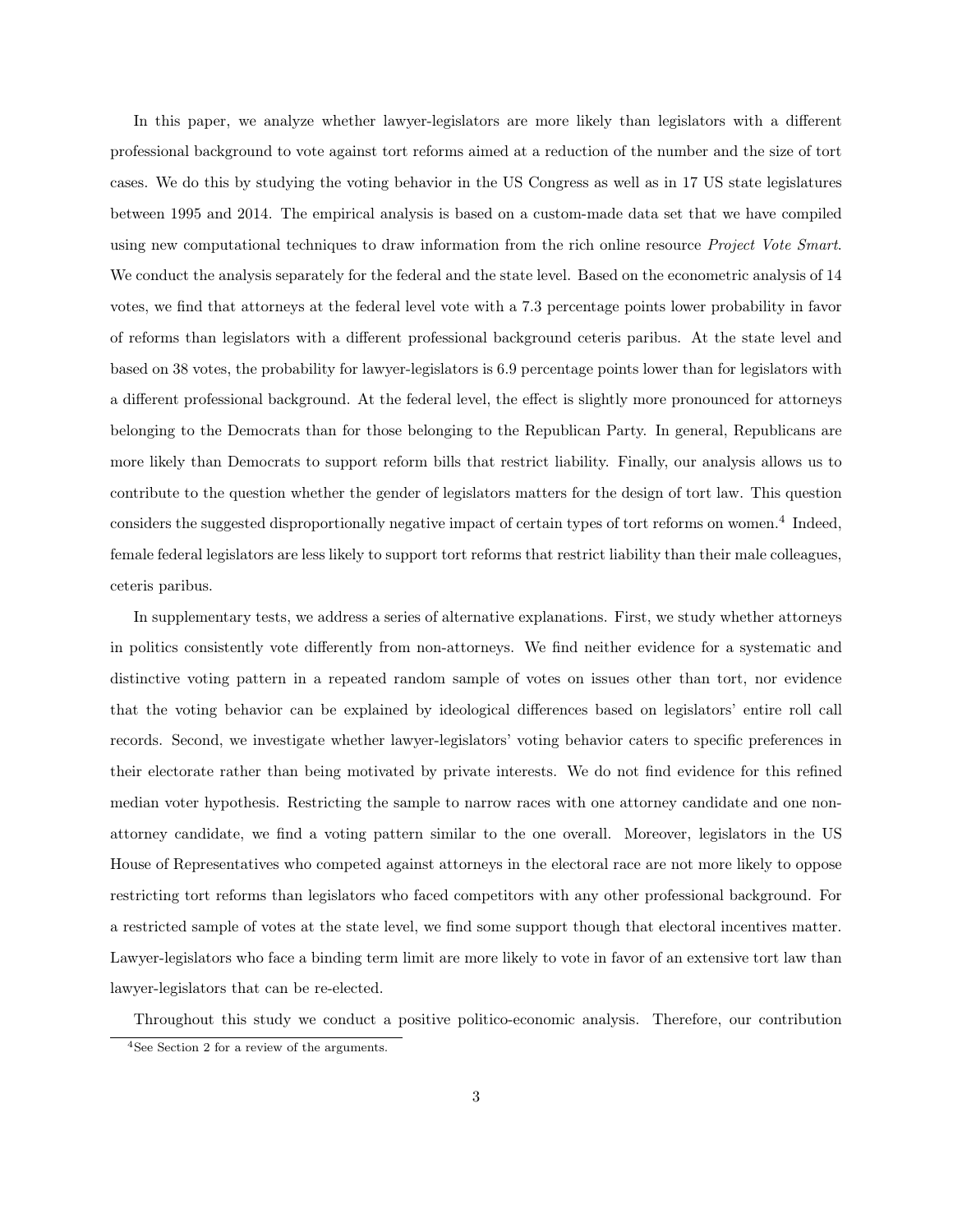should not be interpreted as an assessment of the tort reform process from a welfare perspective. We do not discuss what kind of tort law regime might be preferable for citizens. We rather uncover micro-evidence on the underlying forces that are driving the tort reform process and shape law in general.

This paper is organized as follows. In Section 2, we first review the arguments that emphasize the specific role of lawyers in legislatures. Second, we derive the political economy hypothesis that lawyer-legislators are more likely than legislators with a different professional background to oppose tort reforms. Section 3 describes the prerequisites for our empirical analysis, i.e., the data and the empirical strategy. The results on voting behavior at the federal and the state level are presented in Section 4. Section 5 offers concluding remarks.

### 2 Lawyer-legislators' interests in tort reforms

#### 2.1 Lawyers in legislature

General sentiments about lawyer-legislators differ widely. On the one hand, there are concerns about the presence of lawyers in parliament going as far back as medieval England, where attorneys have temporarily been banned from parliament "because of their interest in stirring up lawsuits" (Warren 1911 cited in Roth and Roth 1989: 31). On the other hand, having legal skills is obviously an advantage when making laws. This is particularly the case for attorneys who hold offices or are members of committees related to the judicial system as pointed out by Hain and Piereson (1975). Moreover, lawyers as well as politicians are members of the so-called "talking professions" (Norris and Lovenduski 1995), hence a law school graduate's rhetoric skills are clearly of advantage in politics.

The presence of lawyers in legislatures is especially prominent in the United States. Around one third of the Representatives in the US House have a professional background as attorney, whereas the share of lawyer-legislators across US state legislatures varies between 5 and 25 percent (in 2011; see Figure A.1 in the online appendix).

The significant presence of attorneys in US politics has attracted the attention of the social sciences at least since De Tocqueville (1838: 260), who describes the lawyers in America as "[...] the only enlightened class whom the people do not mistrust, [which is why] they are naturally called upon to occupy most of the public stations. They fill the legislative assemblies and are at the head of the administration; they consequently exercise a powerful influence upon the formation of the law and upon its execution." More recent work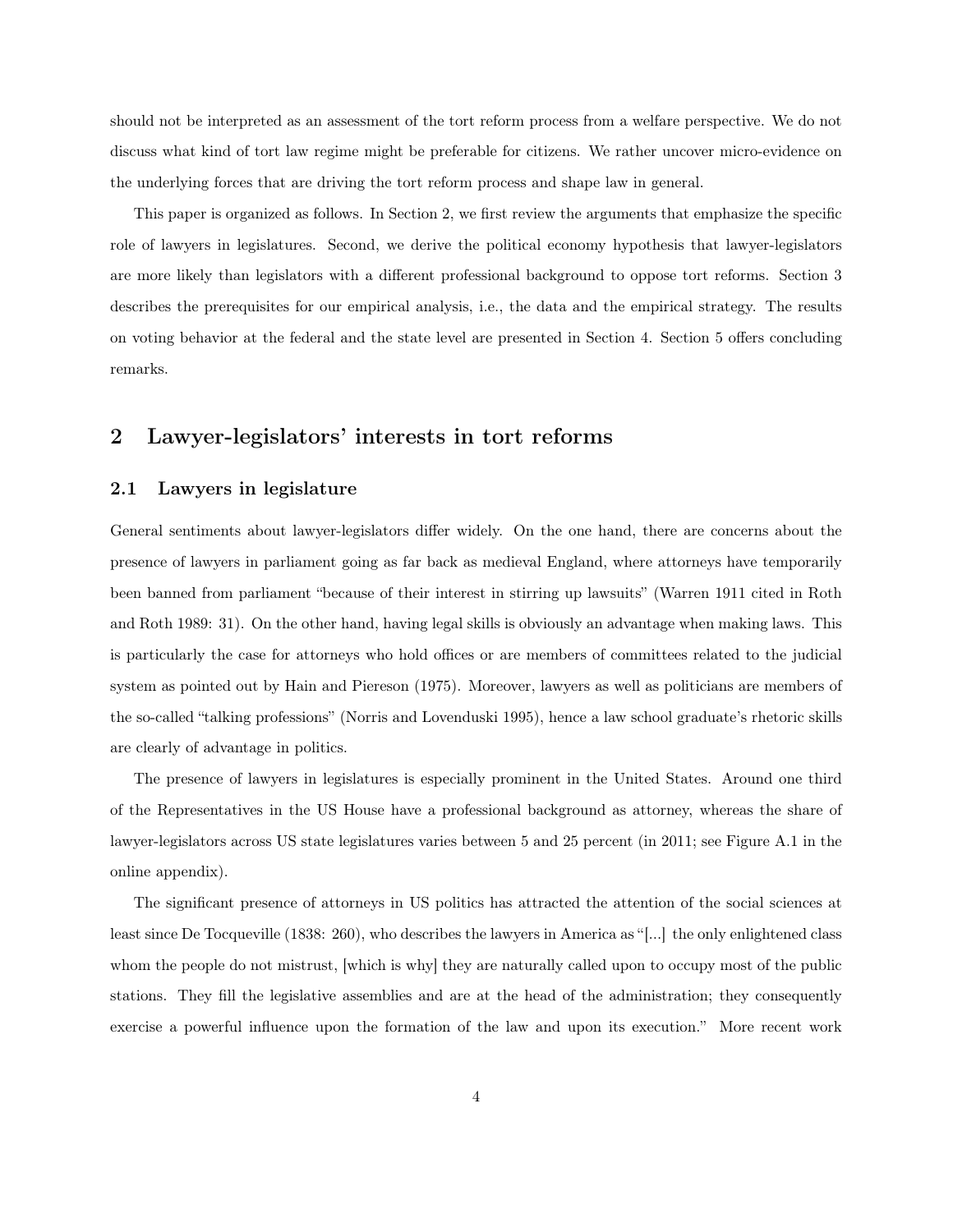on lawyer-legislators focuses on their personal characteristics and attitudes as well as their motives to enter politics.<sup>5</sup> On this basis, several theoretical suggestions concerning lawyer-legislators' behavior and capabilities in office have been put forward. A prominent theory proposes that many lawyers already have a political career in mind, when they choose to go to a law school. They are aiming at high positions in the government or public services and enter the legislature to start their careers (Podmore 1977). This perspective suggests that lawyer-legislators act close to the preferences of their party and the electorate in order to enhance their political careers. An opposing view comes from Schlesinger (1957) who argues that attorneys enter politics only for a short time period in order to boost their careers in private law practice. According to this latter perspective, lawyer-legislators are more likely than other legislators to act according to the policy preferences of the legal profession and/or the clients they are representing. Graves' (1946) observation, that lawyerlegislators were too busy dealing with their legal services business to focus on important legislative matters, supports this latter point of view.

Other prevalent theories about lawyer-legislators' behavior focus on their formative education at law schools and their specific professional skills. Hyneman (1940: 569) sees the attorney as an "accepted agent" of all political groups of the American people, who represents the citizens in legislature in the same manner as his clients in court. In a similar vein, Derge (1959: 432) describes the lawyer-legislator as an "intellectual jobber and contractor". However, he also points out that his clients come from special interest groups rather than the public in general. According to Graves (1946), the legal training at the law schools makes lawyer-legislators rather conservative and likely to defend the status quo. Miller (1995: 27) adds that legal training leads to a strong "rule and rationality orientation" that might threaten the political substance of lawyer-legislators' work in office.

Unlike this previous work on lawyer-legislators, we apply a political economics perspective. Lawyerlegislators – as all politicians – have individual preferences and goals that they pursue given their scope of action. Discretionary leeway in politics thereby emerges if reputation mechanisms are incomplete and no binding election promises are possible. To the extent that citizens do not fully know candidates' preferences and their position on specific policy issues because these positions are secondary or not salient at all<sup>6</sup>, voters cannot optimally "elect policies" as modeled in the so-called citizen-candidate framework (see the original

 $5$ Note that in this literature the term lawyer-legislator is sometimes used in a broader sense than how we define it in the introduction of this paper. In the literature overview presented here, lawyer-legislator does, therefore, not exclusively refer to the professional background of a legislator. It might also refer to her or his educational background. However, we think that the theoretical arguments discussed in this section also hold for our more restrictive definition of a lawyer-legislator.

 ${}^{6}$ Recent work on the role of secondary policy issues and salience in election models include Besley and Coate (2003) and List and Sturm (2006).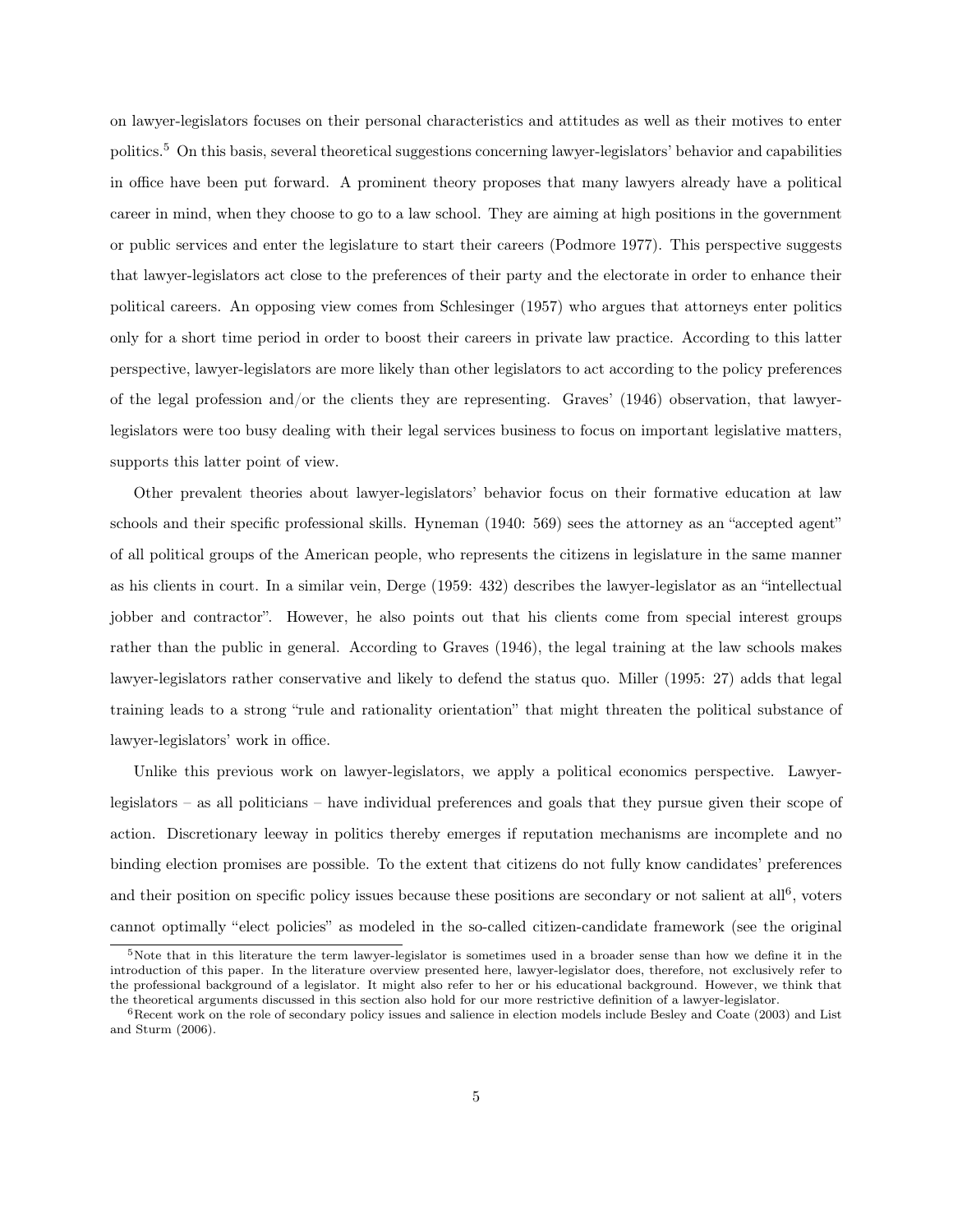contributions by Osborne and Slivinski 1996 and Besley and Coate 1997). Instead, politicians' individual preferences become key aspects in policy choices.<sup>7</sup> This might involve their ideals of a productive law as well as more mundane private advantages. As one aspect, lawyer-legislators might thus keep an eye on the prospects of increasing their expected monetary income.

All members of a legislature can, of course, engage in politics catering to special interest groups with a view to personal benefits in return (future earnings or financial support for their campaigns). However, lawyer-legislators' private interests (in line with the interests of the legal services industry) are particularly linked to the design of the law. Attorneys in the legislature can directly, and in various ways, influence the very basis of their outside and future earnings.<sup>8</sup> Some legislation has an influence on the demand for legal services, while other legislation directly influences the prices of legal services (for a general account of the market for lawyers, see Hadfield 2000). The former refers to rules that provide incentives to resolve disputes in court and/or generate the need for legal advice in order to avoid becoming involved in litigation in the first place. A simple example of this would be where the legal code is over-complex and provides numerous opportunities to litigate against natural or legal persons, and leads to substantial information asymmetry between attorneys and their clients (see, e.g., White 1992 on complexity). High prices for legal services can be achieved either by directly setting them by law or indirectly by easing anti-trust laws to facilitate price fixing.<sup>9</sup> Other drivers of prices are the procedural rules that define the extent to which attorneys are free to set up contingency fee agreements.

#### 2.2 Lawyer-legislators and tort reforms

Many of the rules that have a considerable impact on the demand for legal services can be found in US tort law. The US tort system has doubtlessly become big business for many lawyers (see the numbers reported in the introduction). Whether the system is also beneficial to consumers is controversially discussed, and US tort law has almost constantly been under reform pressure since the early 1980s (Sugarman 2002). In fact, by 2012 almost all state legislatures had passed one or several bills to change their mainly common-law-based law of torts. More recently, tort reform has also become a federal issue with several bills being passed by

<sup>7</sup>Evidence for the major role of individual preferences in roll call votes in the US Senate is presented in Levitt (1996).

<sup>8</sup>Recently, politicians' outside earnings and the trade-off with engagement in parliamentary work has received a lot of attention in political economics research. Theoretical considerations are formulated in Caselli and Morelli (2004), Besley (2005) as well as Mattozzi and Merlo (2008). Empirical evidence concerning politicians' compensation, outside earnings and effort in office is presented in Gagliarducci et al. (2010).

<sup>9</sup>Fixing prices for legal services is not unknown in the USA. Until the 1970s, the American Bar Association (ABA) had been recommending minimal fees to its members. In 1974, the United States Supreme Court judged that practice as price fixing and therefore as a violation of the Sherman Act (Handberg 1976).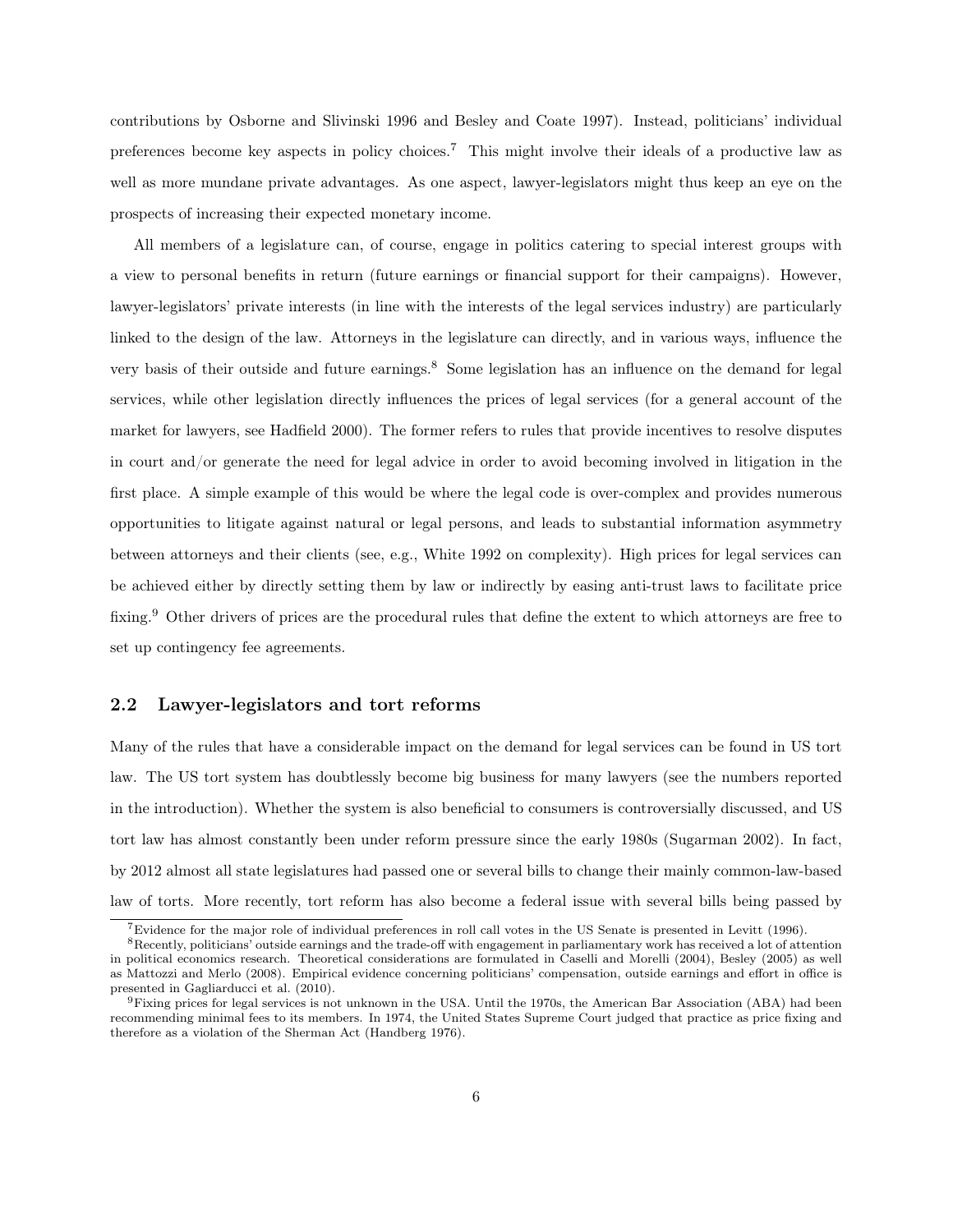the US House of Representatives.<sup>10</sup> The great majority of tort reforms aims at reducing the number of tort suits as well as the amount of damages awarded. Avraham (2007), investigating the effect of six different types of tort reforms on medical malpractice settlement payments, shows that some reforms indeed reduce the number of annual payments while others reduce average awards. The reforms thus reduce the demand for certain legal services as suing is getting less attractive, and in some cases, also their price by either directly restricting contingency fee agreements or by indirectly reducing potential contingency fees through damage caps. Lawyers associations clearly oppose these reforms (Rubin and Bailey 1994, Rubin 2005) and lawyerlegislators might be loyal representatives of such special interest groups. The reforms also potentially reduce lawyer-legislators' outside and future income, in particular, if they are not full-time legislators. But even full-time representatives in the US House are likely to be affected by such reforms through their potential future income, taking into account that they are often only elected for two years. Besides that, lawyers as full-time legislators are likely to have close ties with other colleagues in the legal profession and/or are co-owners of a law firm. Attorneys in legislatures therefore have an incentive to prevent such reforms for private interests. They have many ways to do so. They can oppose or water-down tort reform legislation in the judiciary committee of the respective legislature. Another option is to actively organize opposition to the proposed bill, if necessary involving logrolling. The most obvious action is to vote against it. Since the latter action is clearly observable, we propose the following hypothesis to empirically test the theoretical considerations:

*Legislators with a professional background as attorney vote against tort reforms that aim to reduce the number of suits and the amount of damages awarded with a higher probability than the average legislator with a di*ff*erent professional background.*

In the few cases that a bill on tort reform actually extends the liability, we expect, based on the same theoretical considerations, lawyer-legislators to support it in the interest of their business.

The existing literature on lawyer-legislators' voting behavior focuses on their educational background and does not directly test political economy hypotheses. It rather explores differences in voting behavior between

<sup>&</sup>lt;sup>10</sup>Whether this reform process is indeed transforming the US tort system towards a regime that is more beneficial for consumers is a controversial issue in the law and economics literature. If any opinions of scholars can be descried, they are, at least in the early phase of the reform process, rather in favor of tort reforms (see the symposium on the economics of liability in the *Journal of Economic Perspectives*, Shapiro 1991). Specific aspects of tort liability are still controversially discussed by leading scholars without a clear consensual result (see, e.g., the prominent discussion about product liability in the *Harvard Law Review* between Polinsky and Shavell 2010a, b and Goldberg and Zipursky 2010). In this study, we do not discuss which type of tort system is preferable from a welfare perspective. It is important to note, however, that given the state of the literature, lawyerlegislators (although experts of the law) are not expected to know any better. It is thus rather unlikely that lawyer-legislators vote systematically different than other legislators because of their superior knowledge.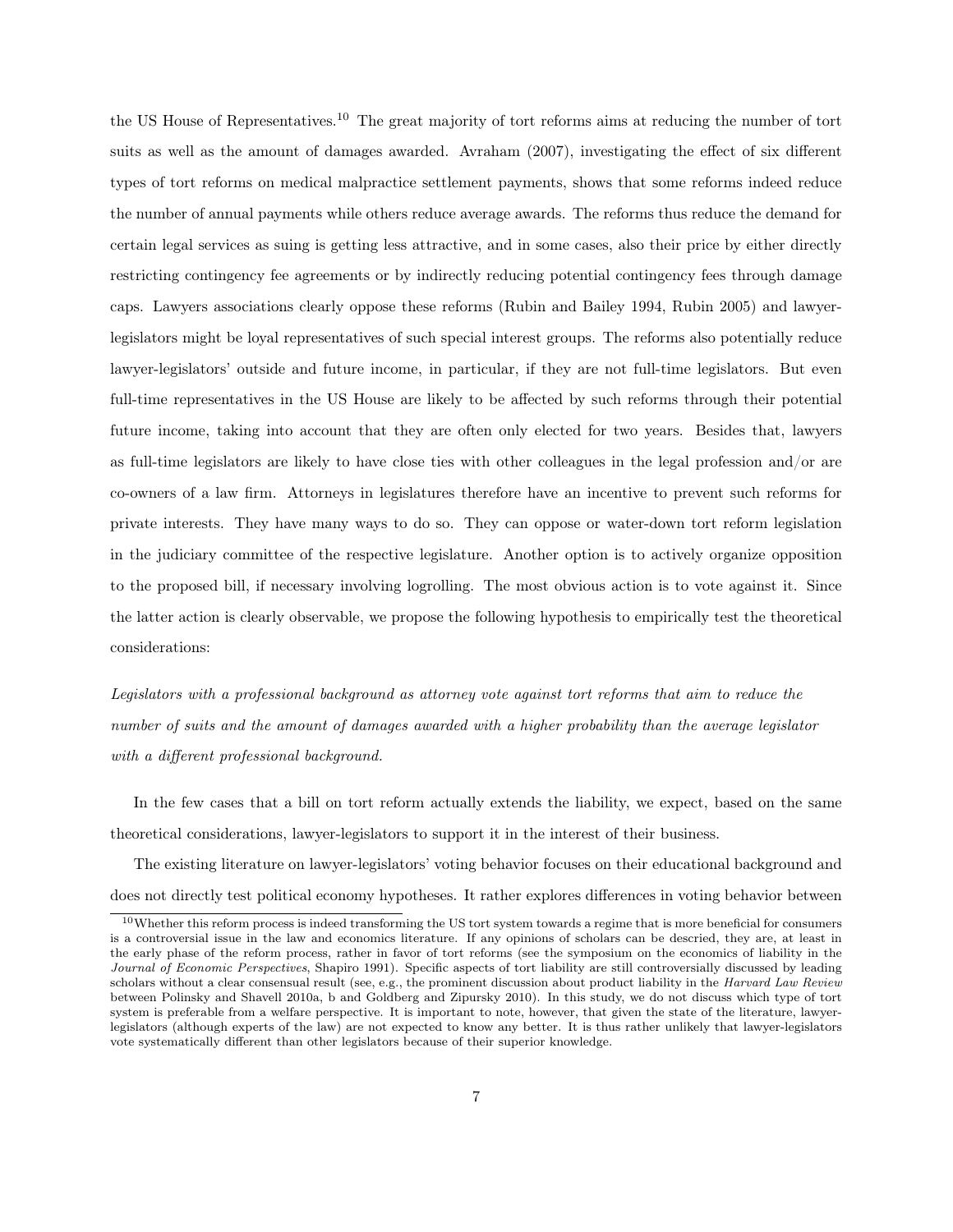lawyers and other legislators across a broad range of issues without reaching a consistent conclusion.<sup>11</sup>

#### 2.3 Partisan considerations and women in legislature

Regarding voting behavior on tort reform bills, the professional background of the legislators is of course not the only relevant factor. First of all, there is party affiliation. It has been argued that tort reforms have become a highly partisan issue with the Republicans defending the interests of the business community in favor of reforms and the Democrats being pro plaintiff and against reforms (Sugarman 2002). However, historically and ideologically the positions concerning tort reform of these two parities are not clear (Sugarman 2006). According to Zywicki (2000), the Democrats' opposition to such reforms can partly be explained by generous campaign contributions from trial lawyers. Anecdotal evidence suggests furthermore that lawyer-legislators of the Democrats tend to be trial lawyers, whereas Republican lawyer-legislators tend to be defendant lawyers. We take this aspect into account by restricting the sample in some analyses to Democrats or Republicans only.

Second, the gender of representatives might be of particular importance when studying voting behavior in the context of tort reforms. Recent research has shown that women's identities matter for policy outcomes and that women in legislatures have different voting patterns than men, especially if the votes are about issues concerning children, family or women.<sup>12</sup> Even though tort law does not de jure treat women differently from men, there are arguments that it affects women de facto differently. In particular, it has been hypothesized that caps on non-economic damages have adverse effects on women and the elderly (Finley 2004 cited in Sharkey 2005). Women are likely to be awarded less in direct economic damages, because they either do not work or earn less. Damages on pain and suffering are therefore crucial for the total amount of damages they can receive. With non-economic damages capped, attorneys might therefore "disproportionately screen out claims by women", making it harder for women to claim any damages (Sharkey 2005: 490). Moreover, in the particular field of medical malpractice tort law, Rubin and Shepherd (2008) find that caps on non-economic

<sup>11</sup>On the one hand, Dyer (1976) finds only a relatively small difference between lawyers and non-lawyers for voting on no-fault insurance proposals in four different US state legislatures, while Engstrom and O'Connor (1980) find lawyer-legislators to be more supportive of reforms that strengthen the legislative branch of government than non-lawyers. On the other hand, Derge (1959, 1962), investigating votes on bills with different social and economic issues in three US state legislatures, finds no evidence for a systematically different voting behavior of lawyer-legislators and generally no tendency for lawyer-legislators to vote with cohesion. Green et al. (1973: 450) investigate the voting behavior of lawyers in US Congress on issues specifically related to the US Supreme Court over the years 1937 to 1968 and conclude in the same vein as Derge that "the legal profession variable is justifiably branded as irrelevant".

 $12$ See Chattopadhyay and Duflo (2004) for women in politics and policy outcomes and Swers (2001) for an overview of female representatives' behavior in US state legislatures and US Congress. In addition to the differential voting behavior of female representatives, Washington (2008) shows that conditional on a congressperson's total number of children, an additional daughter increases the representative's propensity to vote more liberal, in particular on women's issues.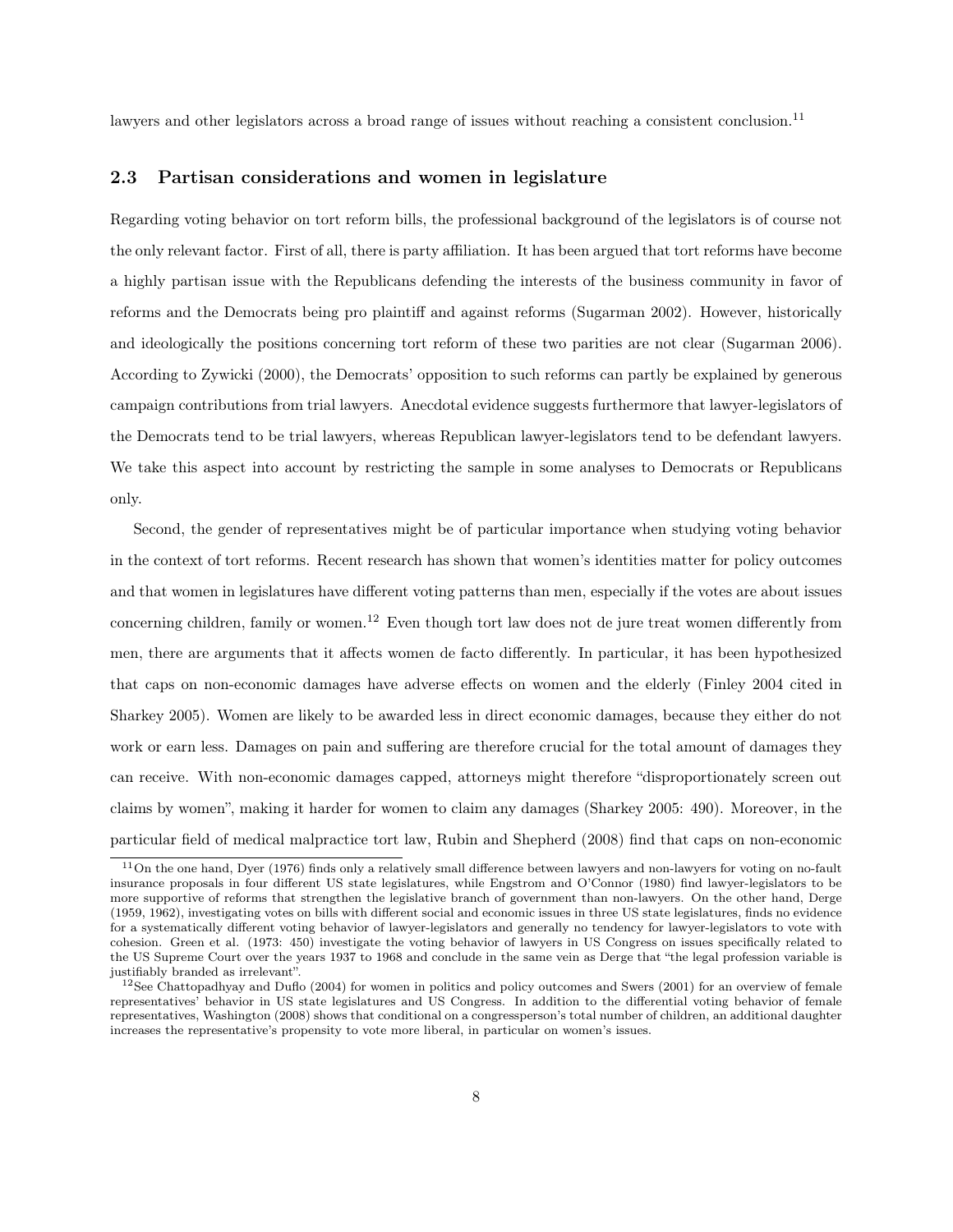damages have a disproportionate positive effect on the non-motor-vehicle accidental death rates of women relative to men. Shepherd (2008) also finds evidence for her hypothesis that restrictions of non-economic damages and punitive damages disproportionally reduce doctors' care levels for women and that women at the same time benefit less from these reforms' increases in doctors' activity levels. Some of the votes analyzed in this paper concern medical malpractice issues.

### 3 Empirical approach

#### 3.1 Data

In order to test our hypothesis, we have compiled a data set with the voting records from 64 votes on 48 different bills concerning tort law issues in 17 US state legislatures and the US Congress between 1995 and 2014.<sup>13</sup> All 14 votes on the federal level concern bills that restrict liability. In that sense, they are typical tort reform bills, aimed at reducing the amount of damage payments and/or the number of tort cases, e.g., by introducing non-economic damages caps. At the state level, 12 of the total 50 votes concern bills that extend the existing tort liability, e.g. remove non-economic damages caps. Each voting record consists of a list of all members of the respective legislature and how they voted. Our dependent variable composed from these voting records is equal to 1 if the representative voted yes (or pair yes) and 0 if he or she voted no (or pair no).<sup>14</sup>

We have linked these voting records to biographical information on each representatives' professional background, party affiliation, gender, bar affiliation as well as age and level of education. We take the latter two pieces of information into account in order to control for socio-demographic characteristics that are potentially correlated with voting behavior. Thereby, the variable higher education captures legislators with a college degree. In addition, we include an indicator variable that is equal to 1 if the legislator holds a degree from a law school (i.e., a JD, SJD, LLM or LLB) but neither has been working as an attorney nor is a member of a bar association. The covariates attorney, Republican, female, bar associate (but not attorney), and higher education are also coded as 1/0 indicator variables.

Overall, only twelve observations from federal voting records are removed from the data set due to

<sup>13</sup>The US states included in our analysis are Arizona, Colorado, Florida, Illinois, Kansas, Louisiana, Michigan, Missouri, Mississippi, North Carolina, New Jersey, Nevada, Oklahoma, Pennsylvania, Tennessee, Utah, and Wisconsin. The choice of these states is not explicit, but due to the data compilation process described in this section. The appendix presents a list with all votes used in our study.

<sup>&</sup>lt;sup>14</sup>Voteless members, e.g., delegates, and members who abstained from voting are excluded from the data set. Including absentees as legislators favoring the status quo (with the dependent variable equal to zero) does not meaningfully affect the results neither qualitatively nor economically. Details of these alternative analyses are available on request.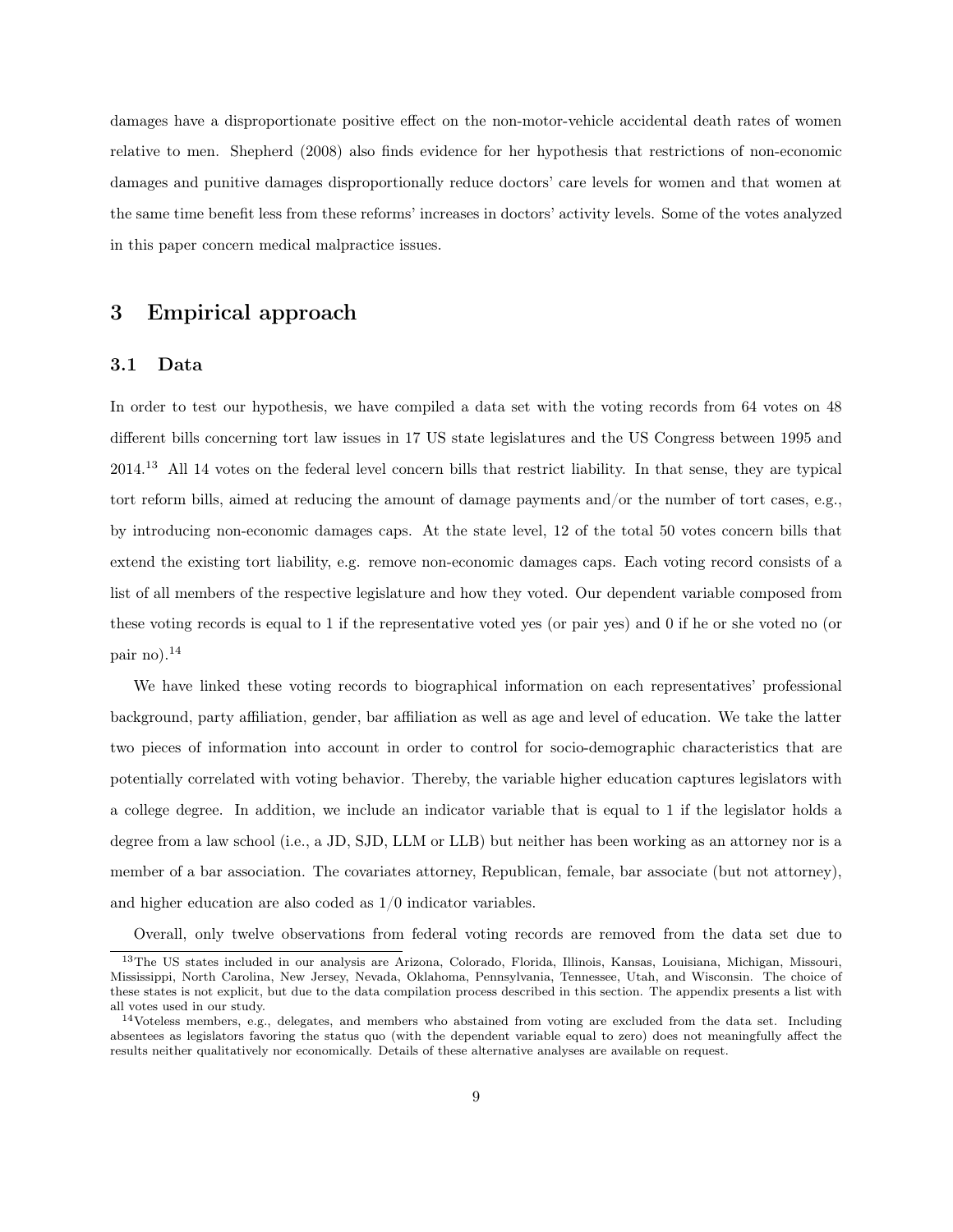missing biographical data (Table A.1 in the online appendix presents a complete accounting of the number of observations per vote). Biographical data on the members of state legislatures often lack dates of birth. We therefore exclude the variable age in our state-level analyses.<sup>15</sup> In the state-level sample, there are no voting records removed due to missing biographical data. The adjusted data set thus consists of 5,255 observations from federal votes and 3,595 observations from state-level votes. These observations involve 1,413 individual lawyer-legislators in the US Congress and 383 individual lawyer-legislators in US state legislatures. Table 1 shows some descriptive statistics for all the explanatory variables, once based on the individual votes as units of observation and once based on the individual legislators as units of observation.

#### [Table 1 about here]

Figure 1 provides a first impression of how these variables of interest are jointly distributed, which indicates support for the basic hypothesis. Legislators with a professional background as attorney seem to be less likely to vote yes in reforms that potentially harm the legal services industry.

#### [Figure 1 about here]

The finding in Figure 1 is not driven by partisan preferences, i.e. that lawyers would be primarily Democrats opposing reforms. As reported in Table 2, the difference between lawyer-legislators and other representatives is rather found within both parties and at both levels.

#### [Table 2 about here]

All our data is drawn from Project Vote Smart (PVS) using the open source interface pvsR.<sup>16</sup> PVS maintains an online data collection on candidates for and officials in public office in the United States, including legislators of the US Congress and US state legislatures. It provides voting records on so called "key-votes" which are selected by a group of political scientists and journalists from all US states. According to Project Vote Smart (2012), the main criteria for this selection are:

- 1. "The vote should be helpful in portraying how a member stands on a particular issue."
- 2. "The vote should be clear for any person to understand."
- 3. "The vote has received media attention."

 $15$  However, we also check for the robustness of the results when including the age variable and thereby losing observations. The results remain qualitatively the same. Details for these analyses can be provided on request.

<sup>16</sup>See www.votesmart.org and Matter (2013).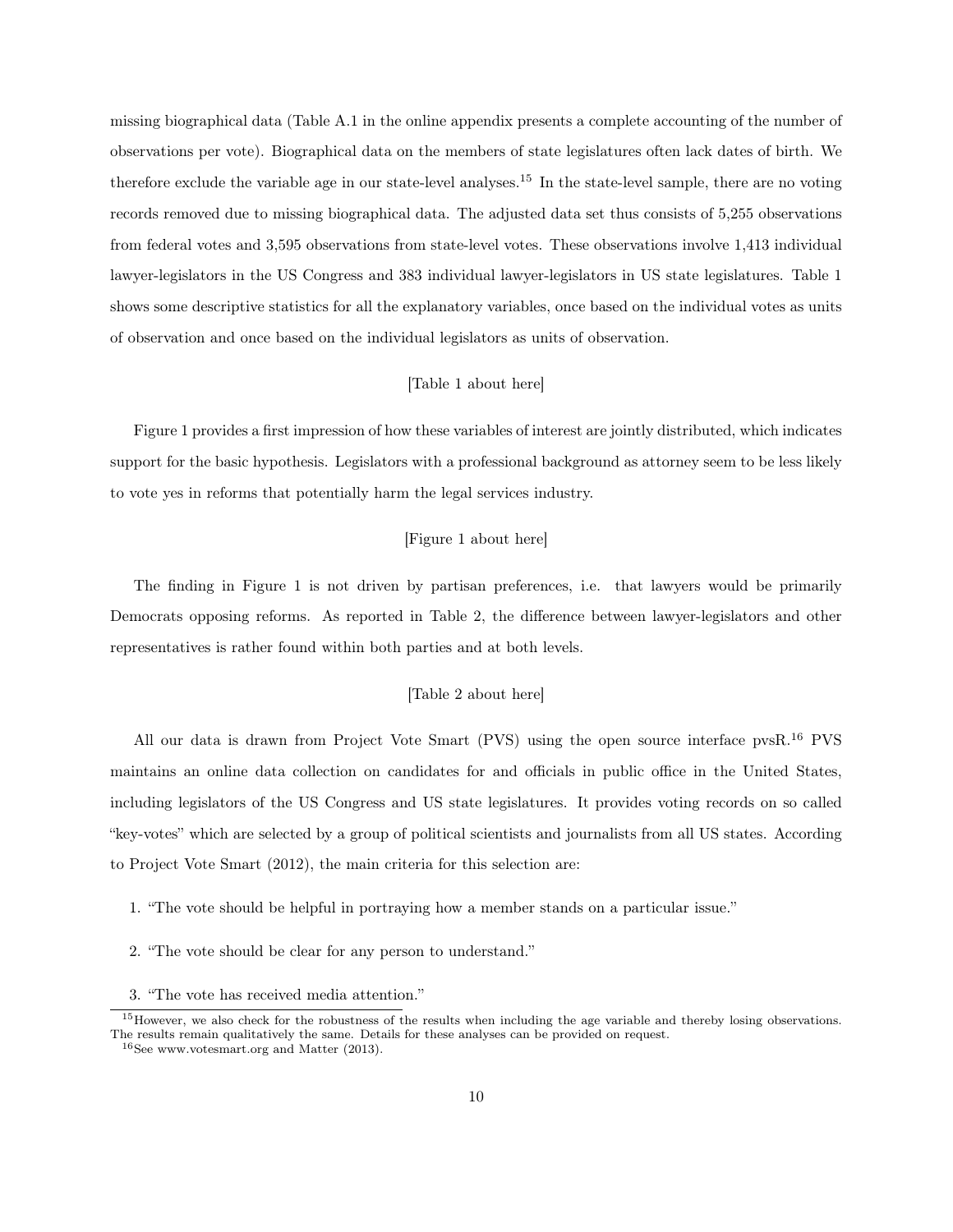4. "The vote was passed or defeated by a very close margin."

Usually all of these four criteria must be met.<sup>17</sup> This helps to ensure that the votes we analyze are, in a broad sense, of political relevance. Moreover, the non-partisan selection procedure of key votes is overseen by academics across the political spectrum and completely independent of the authors of this study. This ensures that the sample of roll call votes analyzed in this study should not be biased with respect to our hypothesis. Within this pool of key bills, we have used an algorithm to search in each bill description for tort law-related terms such as "tort", "product liability", and "medical malpractice".<sup>18</sup> The resulting list of votes was then checked manually to make sure that only votes clearly concerning tort reforms are included.<sup>19</sup>

Legislators' individual characteristics were extracted from PVS' biographical data records based on a similar search algorithm as used for the automatic bill selection.<sup>20</sup> We coded a representative as having a professional background as attorney if the section "Professional Experience" mentioned either "attorney", "lawyer", "private law practice" or "law firm".<sup>21</sup> The focus of our empirical analysis is thus on the occupation as attorney and not on the field of study. If a representative obtained a "BA" or a higher college degree, we defined him as having a higher education. Variables capturing party affiliation, gender, age, bar admission, and law degrees are directly taken from the representatives' biographical records.<sup>22</sup>

Our novel data compilation technique allows us to gain accurate biographical information on hundreds of representatives from different legislatures. This is generally a difficult task, because biographical data usually has several different sources, each being differently structured. Furthermore, the way the original information is collected supports its accuracy, since there are no obvious incentives for representatives to strategically give wrong information about themselves. The data is easily accessible through the Internet, and thus exposed

<sup>&</sup>lt;sup>17</sup>In some cases, exceptions are made, e.g., if there was no close margin, but the vote received an unusually large amount of coverage in the media.

<sup>&</sup>lt;sup>18</sup>In particular, we searched in the title of the bill, the described highlights of the bill as well as in the synopsis of the bill. The search algorithm as well as a table of all the tort law-related terms used in it can be found in the online appendix (Algorithm A.1 and Table A.2).

<sup>&</sup>lt;sup>19</sup>In total, 39 votes identified by the automated search process were later removed during the manual check. The main reason for exclusion was that the bills neither limit tort liability nor extend it (e.g., a bill that revises tax laws for small businesses and thereby also regulates how punitive damages can be taxed.). Table A.4 in the online appendix presents details on all the excluded votes and the reasons for exclusion.

 $^{20}$ Biographical data on candidates and officials provided by PVS in so-called 'candidate profiles' are based on a biographical form that each candidate is asked to fill in when running in a general election. Candidates or elected politicians can update this biographical form later on.

 $21$ The search algorithm to extract information from the biographical records as well as how it was applied to identify lawyerlegislators is presented in the online appendix (Algorithm A.2 and Table A.3). In addition, we have systematically improved the coding with extensive manual checks and additional manual coding of special cases.

 $22$ To foreclose (based on PVS' biographical records) whether a legislator with a law degree has never practiced law is in some cases not straightforward (i.e., some legislators mention that they are co-founders or partners of a company without mentioning the company's line of business). We therefore cross-checked our data for all legislators that we identified as having a law degree but neither having a professional background as attorney nor being a bar member. We considered a series of other data sources (e.g., the legislature's official website, the legislators' wikipedia entries, and the websites of firms the legislator was founding or working for according to his biographical record).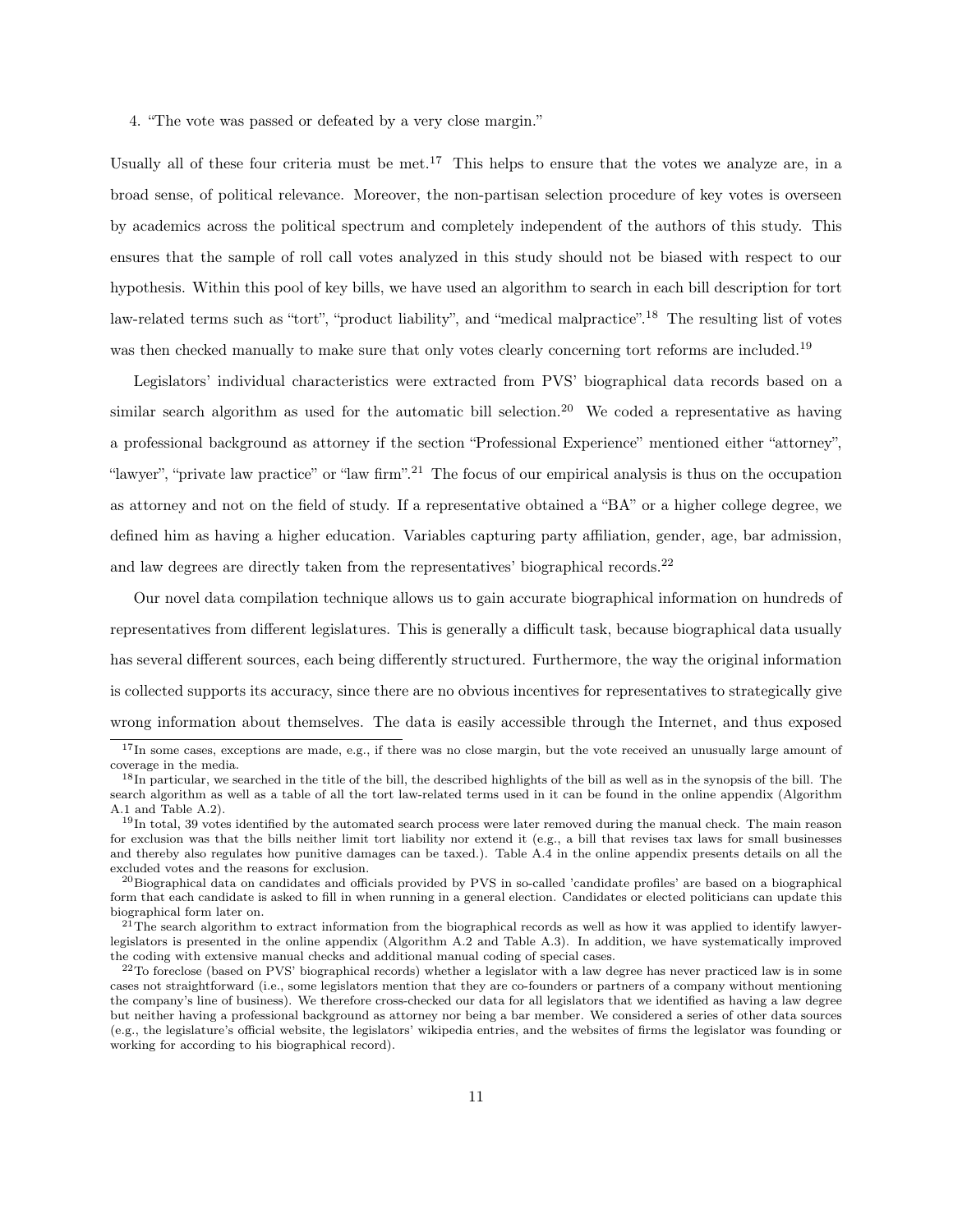to screening by political opponents as well as the media.

#### 3.2 Empirical strategy

We apply different estimation strategies to empirically test our hypothesis. For reasons of simplicity, we mainly present linear probability models (LPM) estimated with OLS. Formally, such a model can be described as

$$
p_i = P(y_i = 1|x_i) = E(y_i|x_i) = x_i'\beta
$$
\n(1)

where  $p_i$  is the probability, that representative *i* votes yes,  $y_i$  is the dependent variable describing the representative's vote,  $x_i$  is a vector of explanatory variables describing representative *i*, and  $\beta$  is the vector of regression coefficients. As several representatives vote several times in our sample, we use heteroskedasticity robust standard errors clustered at the individual level to test the statistical significance of the regression coefficients.<sup>23</sup> The linear probability model has the advantage of permitting a straightforward interpretation of the coefficients. They can be read as marginal effects of the corresponding variables on the probability of voting 'yes'. Moreover, the interaction effects that we include in some specifications would be difficult to estimate and interpret in a nonlinear model (see Ai and Norton 2003 for a short discussion of the issue). The downside of this approach is that modeling a probability in this manner suffers from misspecification in the sense that the estimated  $\beta's$  might imply probabilities that are greater than 1 or less than 0. We therefore additionally estimate a logit model in the form of

$$
p_i = P(y_i = 1 | x_i) = F(x_i' \beta) = \frac{\exp(x_i' \beta)}{1 + \exp(x_i' \beta)}.
$$
\n(2)

Independently of the estimation approach, we control in a flexible way for the variation in unmeasured characteristics of the constituencies across states by including state dummies in the pooled analysis at the federal level. Specifically, we use state fixed effects to control for a state's industry structure. Depending on the industry structure, one might well hypothesize that legislators support an extended tort system in order to redistribute damage awards from out of state industry to home state consumers. Citizens from these states might also send more attorneys to congress leading to confounded estimates of the effect of

<sup>&</sup>lt;sup>23</sup>Additionally, we cross check our results for both the federal and the state level by re-estimating our main specifications on samples that contain each legislator only once. This ensures that we do not overestimate the statistical significance of the findings due to repeated votes by the same individuals. The results of these additional analyses are qualitatively very similar to our baseline results. We provide these additional results upon request.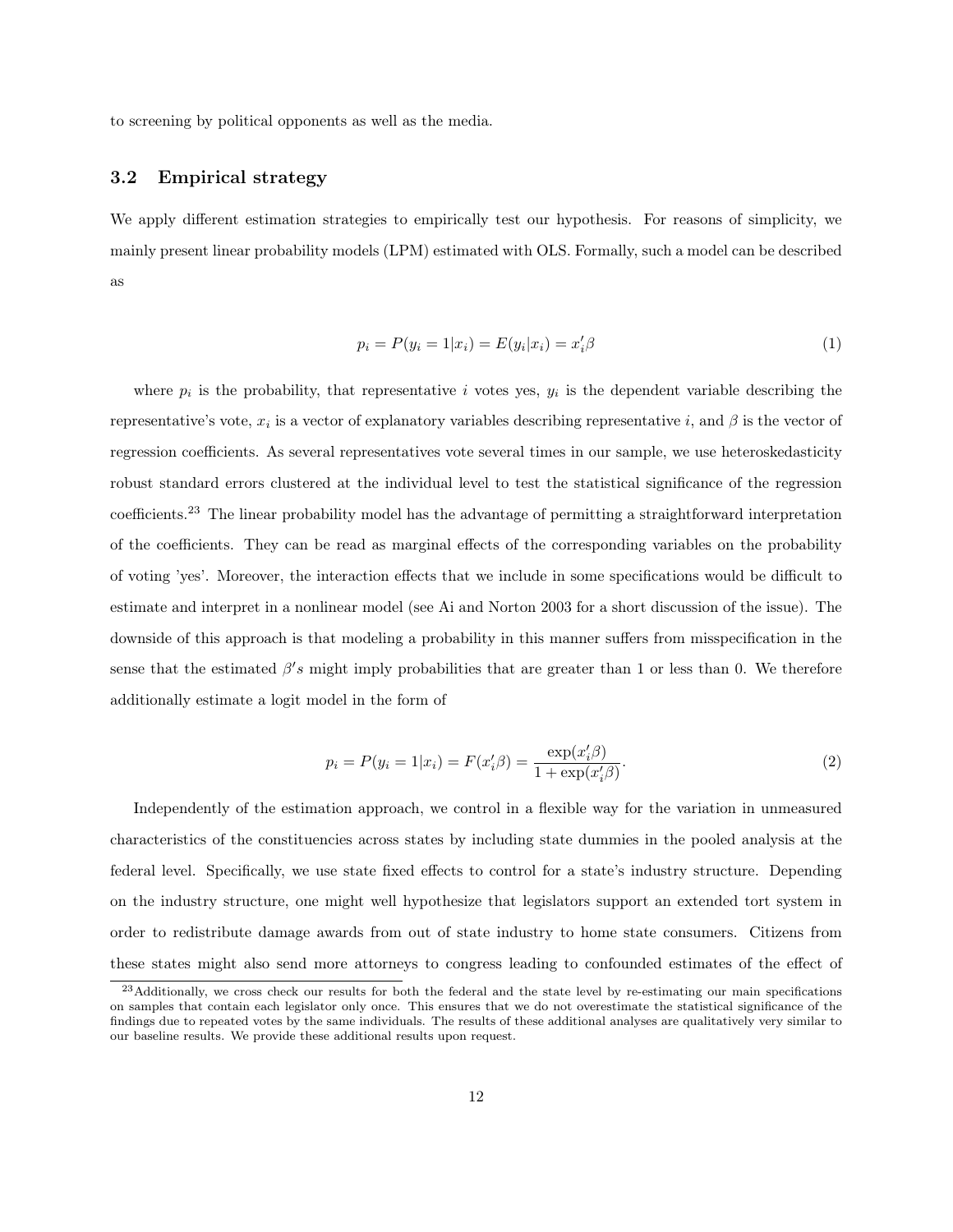a legislator's professional background as attorney on the probability of voting against a restriction of tort liability. Moreover, we control for bill fixed effects in all pooled analyses at the federal and the state level. Besides accounting for distinct legal aspects within certain bills (and the state the bill is voted on in the case of state level votes), the inclusion of bill fixed effects also controls for the timing of the bills and the respective votes. At the state level, we include bill fixed effects to take into account that attorneys in state legislatures with many lawyer-legislators might support reforms less than their co-legislators but still generally more then lawyer-legislators in states where lawyer-legislators form a small minority. Without bill fixed effects this constellation might spuriously lead to a reverse effect.

The default maximum likelihood estimation of different specifications of (2) based on our dataset implies, in some cases, a nonidentifiability problem due to complete separation. The separation arises because some explanatory variables (or linear combinations of them) are perfectly predictive of voting yes or no. For example, at the federal level, the sole representative of Alaska always voted yes, hence the state indicator "Alaska" is a perfect predictor of voting yes. Nonidentifiability due to (quasi-)complete separation in the data is well known in the econometrics literature, it is, however, often ignored in applied research. Similar to the problem of multicollinearity, the separation problem leads to essentially meaningless results (maximum likelihood estimates from a logit model with (quasi-)complete separation are simply a function of the iteration procedure). It could be argued that removing observations of the representative of Alaska from the sample is a reasonable approach to deal with this problem (but it would mean to remove potentially important information from the sample). However, the problem also arises in some estimations for individuals' characteristics (e.g., because in some votes at the state level all attorneys voted against the reform). Removing these observations from the sample is for obvious reasons not a sound solution to the separation problem. To overcome this problem, we apply the approach suggested in Gelman et al. (2008) to estimate the coefficients of the logit models.<sup>24</sup> The estimated coefficients can be interpreted like the ones from a usual logit model. For several of them, we calculate discrete effects on the probability of voting in favor of a reform.<sup>25</sup> This

<sup>24</sup>Gelman et al. (2008: 1363f) present a default logistic model for routine use by applied researchers that is "better than the unstable estimates produced by the current default - maximum likelihood". The method of Gelman et al. (2008) is essentially an adoption of the classical maximum likelihood algorithm and assigns independent Cauchy prior distributions to all logistic regression coefficients with center 0 and scale set to 2.5 to coefficients of binary predictors,  $2.5/(2x)$  standard deviation of the numerical predictor) to coefficients of numerical predictors, and scale 10 to the constant term. Like the default maximum likelihood estimator for logit models, this alternative algorithm computes point estimates and standard errors. The method is, however, robust to (quasi-)complete separation and thus produces always meaningful results. Among other applications, Gelman et al. (2008) demonstrate the effectiveness of their method with a model predicting the probability of a Republican vote for president depending on a voter's demographic characteristics. In cases where no complete separation exists in our analyses and estimation using default maximum likelihood is feasible, we cross-check the coefficients obtained from Gelman et al.'s method with those estimated with default maximum likelihood. In all these cases, the results are qualitatively the same and often close to numerically identical. For reasons of simplicity, we therefore present in all applications of logit models in this study only the coefficients estimated with the robust method.

<sup>&</sup>lt;sup>25</sup>We favor discrete effects over marginal effects for two reasons. First, applying the partial derivative formula to estimate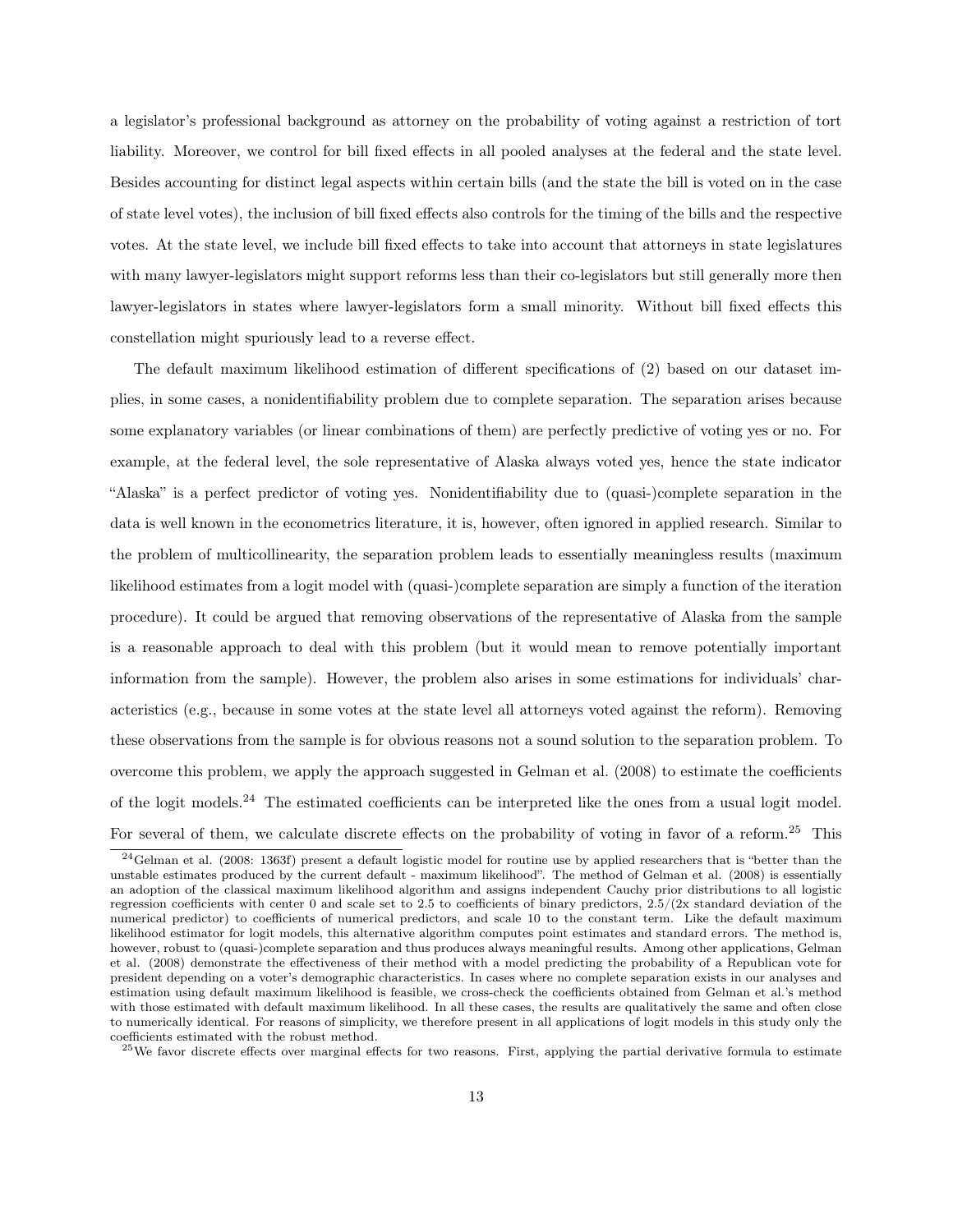facilitates their interpretation and allows a comparison with the OLS estimates. We report discrete effects as the mean of all individual differences in predicted probabilities in the respective sample. We thus set once for all observations the attorney variable to 1, and once for all to 0, compute the predicted probability of voting yes for both cases and average over all the differences between the respective two predicted probabilities of voting yes. Formally, this can be expressed as

$$
\frac{1}{n}\sum_{i=1}^{n}[F(x_i'\hat{\beta}|x_{il}=1) - F(x_i'\hat{\beta}|x_{il}=0)]
$$
\n(3)

where  $F$  denotes the cumulative density function of the logistic distribution,  $x_i$  is a vector of explanatory variables describing observation *i*,  $\hat{\beta}$  is a vector of the estimated coefficients, and  $x_{il}$  is the indicator variable of interest (e.g. attorney).<sup>26</sup>

Based on the empirical strategy, we first analyze attorneys' differential voting behavior. Second, a series of robustness checks as well as complementary tests of the private interest hypothesis are discussed.

### 4 Results

We present our main results separately for reform bills at the federal level and for those at the state level. Additionally, we present for the federal level estimations based on subsamples only containing Democrats or Republicans, respectively. We primarily test whether attorneys are statistically significantly less likely than non-attorneys to vote for reforms that restrict tort litigation (or more likely to support extensions of tort law). Our focus is on estimates based on pooled data from many votes. However, we also refer to results for single votes in order to check whether the general findings are driven by one or very few of the votes. In complementary analyses, we test alternative explanations and simulate voting results assuming a strict recusal rule.

marginal changes in probabilities in a logit model can yield nonsensical results that violate the rule that probabilities should sum to 1 (Caudill and Jackson 1989). Second, in our setting the explanatory variables of most interest are all binary, and computing the effect of an infinitesimal change of such variables can be highly inaccurate (Winkelmann and Boes 2006) and, with regard to content, inappropriate (i.e., the effect of an infinitesimal change in having a professional background as attorney).

 $^{26}$ Based on the arguments presented in Hanmer and Ozan Kalkan (2013), we prefer this approach over presenting discrete effects for a typical (average) observation. In order to make our results fully comparable with other studies, we additionally report for our main results the size of discrete effects for the average observation.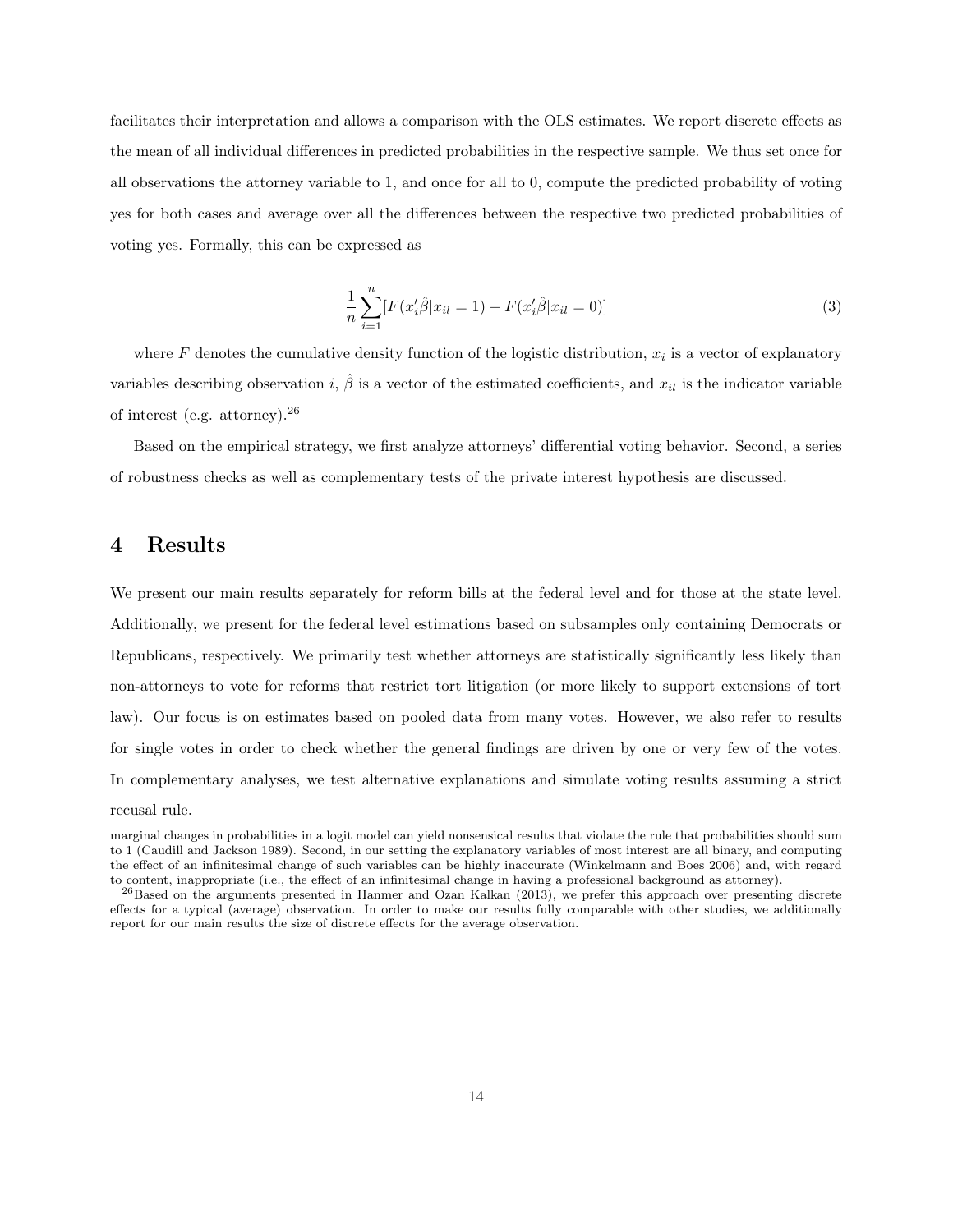#### 4.1 Tort reform bills at the federal level

Table 3 presents the results based on twelve votes in the US House of Representatives and two votes in the US Senate. All estimations include state and bill fixed effects. According to the OLS estimation in specification (1), attorneys are 7.3 percentage points less likely than non-attorneys to vote in favor of reforms. The effect is highly statistically significant and supports the hypothesis that lawyer-legislators pursue a distinct voting behavior that is in line with the profession's business interest. The effect holds ceteris paribus. In particular, it is taken into account that Republicans are around 84.6 percentage points more likely to support reform bills than Democrats. Moreover, female legislators are less likely than their male colleagues to support tort reforms. The estimated coefficient is -3.5 percentage points. No statistically different voting behavior is observed for people with a higher education and with a higher age. Interestingly, legislators that have a degree from a law school but are not practicing law are not less likely to support reforms. While the finding has to be put in perspective given the sample of 122 votes from 29 representatives, it suggests that studying law does not generally motivate legislators to vote against reforms.

#### [Table 3 about here]

The re-estimation of the baseline model using logit (2) indicates that the main findings are robust to the estimation method. As the logit coefficients cannot be interpreted directly, we report effects calculated as the mean of all discrete differences in probabilities in our sample.<sup>27</sup> While non-attorneys have a baseline probability to support reform bills of 0.572, the probability is 0.504 or 6.8 percentage points lower for attorneys. For Republicans versus Democrats, the difference is 84.7 percentage points. Associates of the bar for whom no law practice is observed follow the attorneys in their voting behavior. Attorneys and their fellow interest group members thus vote aligned according to the logit specification. Finally, female legislators are 2.7 percentage points less likely to support tort reforms than male legislators according to this alternative estimation approach.<sup>28</sup> In two additional specifications  $(3)$  and  $(4)$ , OLS models are estimated separately for a sample of only Democrats and one of only Republicans. The results indicate that attorneys in both parties deviate systematically from their fellow members' voting behavior. The estimated coefficients of -7.0 percentage points in the sample of Democrats, and -6.3 percentage points in the sample of Republicans are of similar magnitude.<sup>29</sup>

 $27$ Figure A.2 in the online appendix illustrates how the individual discrete effects are distributed in our samples.

 $^{28}$ Discrete effects based on the average observation are substantially larger. According to this alternative measure, the difference in the probability of voting in support of a reform bill is -29.85 percentage points for attorneys, +91.51 percentage points for Republicans, and -12.45 percentage points for women.

 $^{29}$ If instead an interaction term between attorney and party affiliation is included, the baseline effect for attorneys from the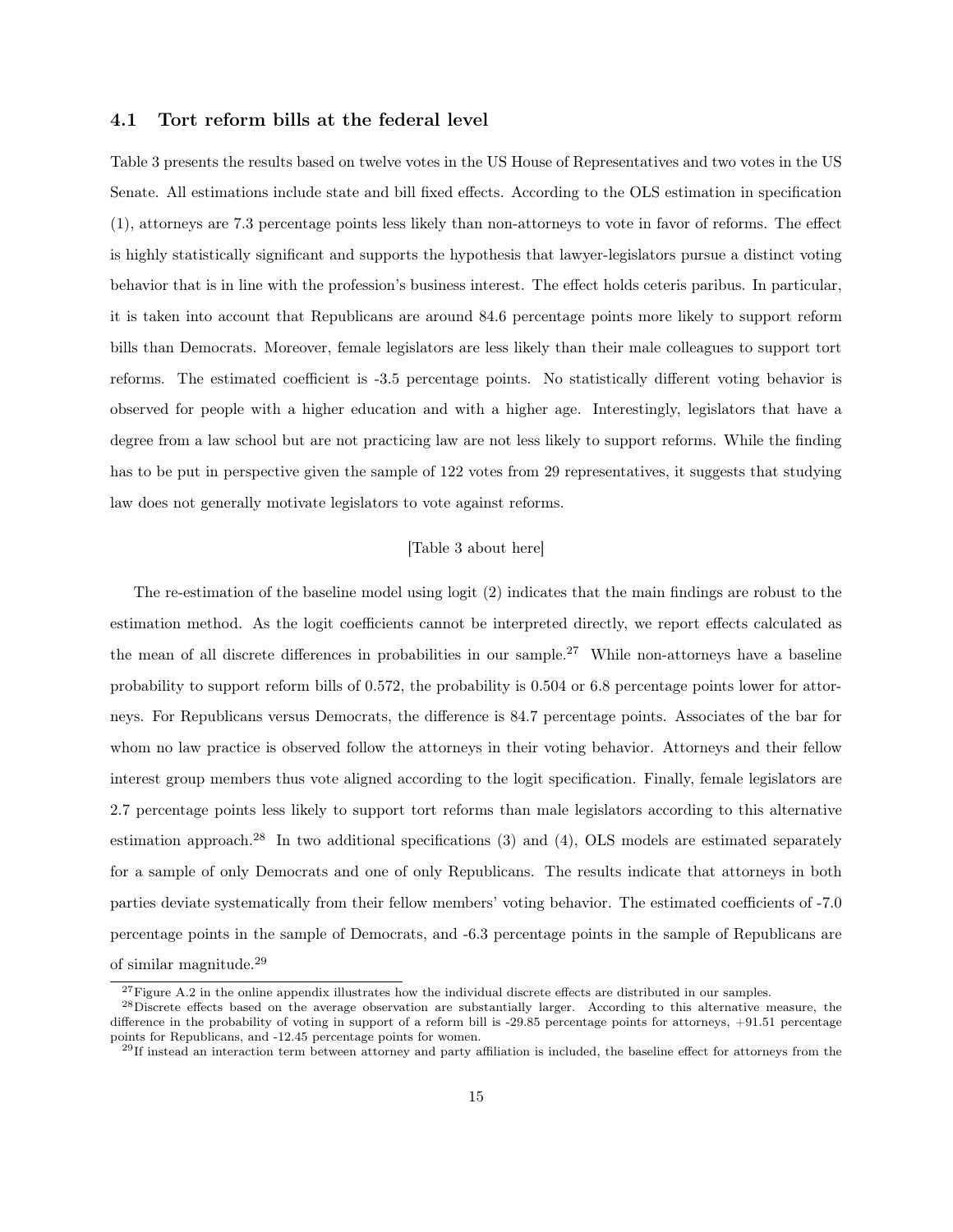Tables A.5 and A.6 in the online appendix show that the findings for the pooled data are not driven by single votes. For 13 of the 14 bills at the federal level, we find that attorneys are less likely than non-attorneys to support them. In seven cases, the partial correlation is also statistically significant. For the variable party affiliation, we find strong positive effects for Republicans throughout. For female legislators, the estimated support of reforms is statistically significantly lower than for male legislators in seven cases.

#### 4.2 Tort reform bills at the state level

Results for state-level tort reforms based on pooled data are presented in Table 4. All estimations include bill fixed effects. The baseline specification (1) shows similar results for the state as for the federal level. Attorneys are less likely to support bills that restrict tort law than are non-attorneys. The estimated statistically significant effect is -6.9 percentage points. Republicans are 83.7 percentage points more likely to support restricting reforms than Democrats. Unlike at the federal level, female legislators do not vote significantly differently from male legislators. The level of education seems also not to make a difference for voting behavior in tort issues.

#### [Table 4 about here]

The main results hold if the theoretically more appropriate logit estimator is applied. According to the discrete effects based on the coefficients in specification (2), attorneys are on average 6.7 percentage points less likely and Republicans 83.6 percentage points more likely to support restricting tort reforms at the state level than non-attorneys and Democrats.

For the twelve votes on bills that proposed an extension of tort law at the state level, the results in specifications (3) and (4) reveal an inversion of the partial correlations consistent with the central hypothesis of our study. The coefficients of the linear model (3) indicate that attorneys are 7.9 percentage points more likely to support an extension of tort law than non-attorneys. Republicans support it with a 82.6 percentage points lower probability than Democrats. Consistent with the idea that women benefit relatively more from an extended tort law than men, results for female legislators indicate a higher support by 6.0 percentage points. The respective effects based on the logit model in specification (4) are all qualitatively the same and quantitatively very similar.<sup>30</sup>

Democratic Party is -0.066 (t-value  $= -3.24$ ), and the linear combination for Republican attorneys is -0.079 (t-value  $= -7.41$ ).  $30$ The effects computed for the average observation are again larger. In the case of restricting reforms on the state level, the difference in the probability of voting in support of a reform bill is -22.54 percentage points for attorneys and 91.36 percentage points for Republicans. In the case of extending reforms, the difference in the probability of voting in support of a reform bill is +22.63 percentage points for attorneys, -86.73 percentage points for Republicans and +18.19 percentage points for female legislators.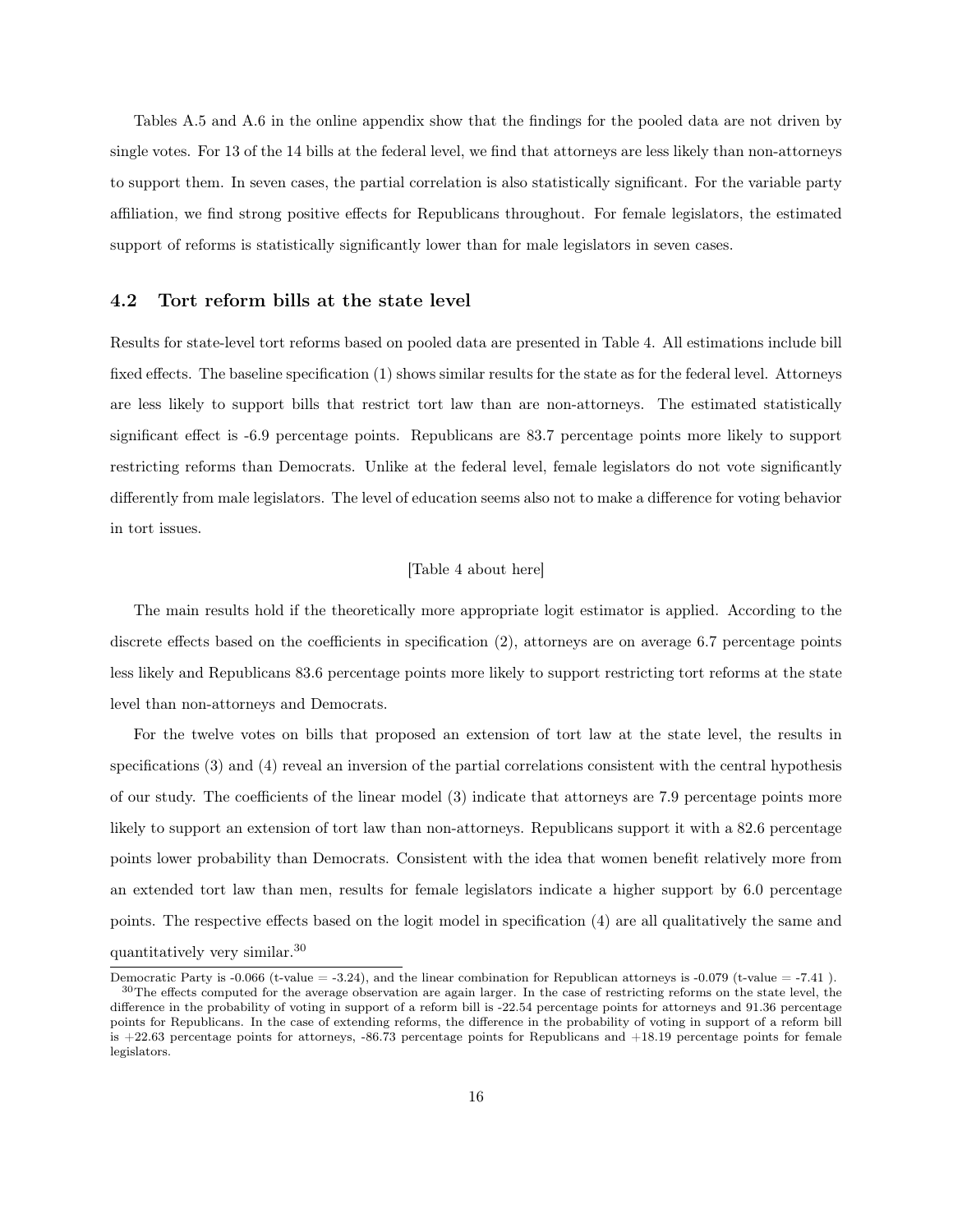The generality of the main result for attorneys across the individual votes at the state level is graphically presented in Figure 2. Attorney coefficients from linear models individually estimated for each roll call vote on the state level are plotted separately for bills that involve an extension and for bills that involve a restriction of tort law. The shape of the marks indicates the statistical significance of the partial correlations. The distribution of the marginal effects clearly shows that for extensions of tort law, support by attorneys is higher in all but one case. For bills that proposed a restriction of tort law, attorneys in most cases are less likely to vote yes than non-attorneys. There are only five cases where the effect is small and positive (but none of them is statistically significant). These results are not only congruent with our hypothesis that lawyer-legislators vote on tort issues in favor of the legal services business, but they also contradict the prevalent theory that lawyer-legislators' actions in office are conservative and mainly aimed at defending the status quo. Even though the lawyer-legislators' voting behavior in votes on typical tort reform bills restricting tort liability might be interpreted as a preference towards the status quo, this does not at all hold for bills that extend tort liability.

[Figure 2 about here]

# 4.3 What if...? Hypothetical voting results assuming a strict recusal rule for attorneys

In order to provide an assessment of the material importance of attorneys' voting behavior (being indicative of their influence in committees and the legislative process in general), we conduct an explorative simulation of the possible vote outcomes if there were a strict recusal rule applied for attorneys in decisions on tort law (see the online appendix for some further comments and a data table). Thereby, we have to ignore any reactions and dynamics resulting from a strict recusal rule. While at the federal level, the outcome for the ten bills that passed would not have been different, at the state level it would have been: 37 instead of 35 (of the total of 38) bills that restrict tort law would have passed. Regarding bills that extended tort law, only 9 out of the actual 12 reforms bills would have been approved. Lawyer-legislators thus were pivotal in five out of 50 cases at the state level.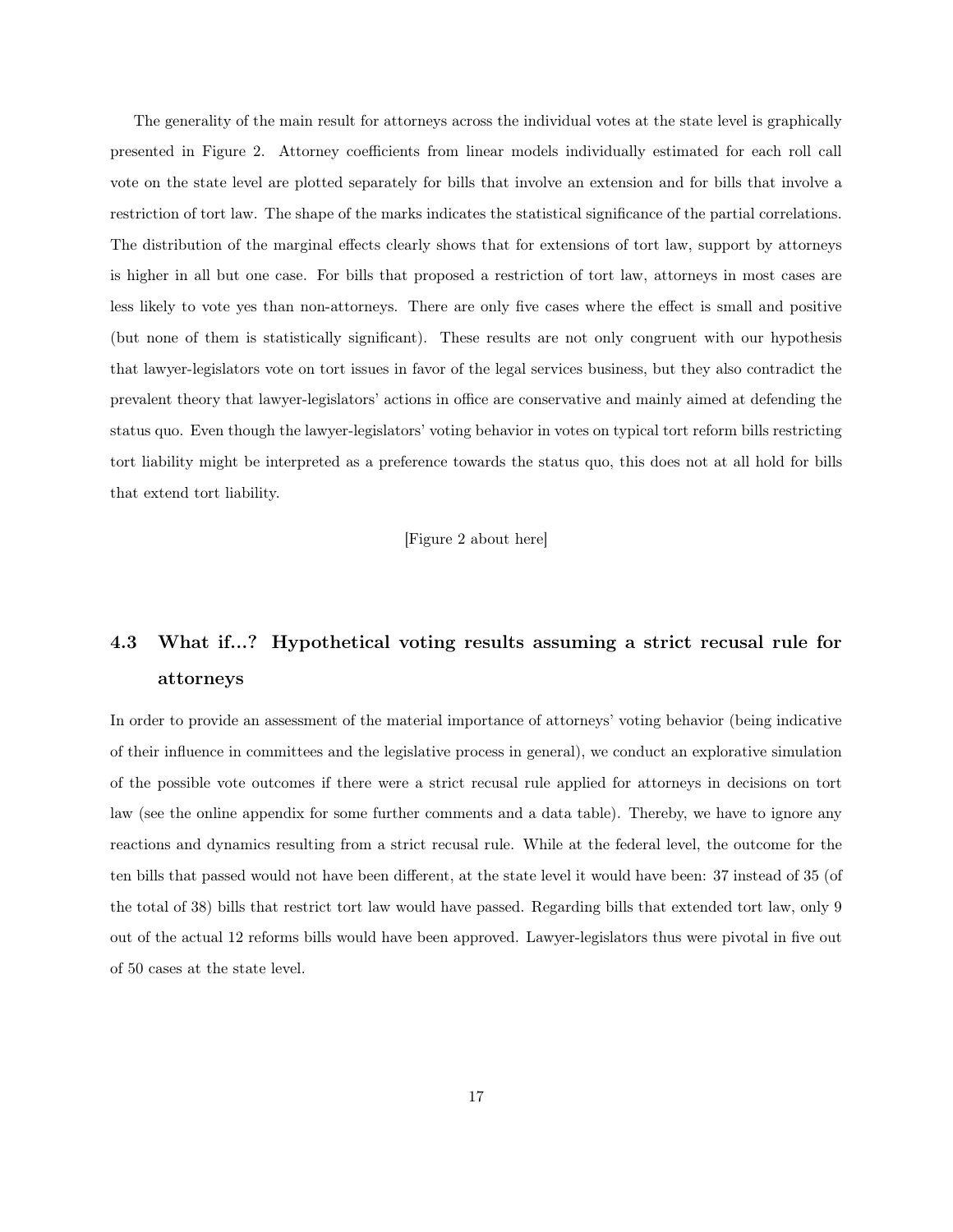#### 4.4 Tests of alternative explanations

The results shown above clearly indicate that lawyer-legislators' voting behavior in votes on tort issues is distinct from legislators with a different professional background. The partially differential voting behavior of legislators with a law degree, but not practicing law, moreover suggests that lawyer-legislators' voting behavior cannot simply be ascribed to their superior knowledge of the law. Rather than reflecting private interests, the results may, however, also come about because lawyer-legislators vote differently in general or cater to their electorate. We explore these alternative explanations in supplementary analyses (as described in detail in the online appendix) and present here a summary of the findings.

#### Are lawyer-legislators simply different?

Attorneys might generally vote differently from other legislators on various issues including tort law. While such an explanation runs counter to the existing empirical literature on the general voting behavior of lawyerlegislators (as discussed in Section 2.2 of this study), we directly confront it with our data. First, we analyze whether lawyer-legislators vote systematically differently in votes on various other bills by a similar magnitude as observed for tort reforms. For this, we consecutively draw 200 samples for the federal and state level with a random selection of bills included in PVS and estimate our logit baseline specifications (as in Tables 3 and 4). The results indicate that it is possible to gain some statistically significant coefficients for attorneys in arbitrary sets of votes on various issues. The size and statistical significance of the coefficients, however, never come close to those of the coefficients in our original analyses. The voting behavior of lawyer-legislators that we observe in votes on tort law issues can thus not be explained by lawyer-legislators voting differently in general.

Second, we test whether the difference in voting behavior can be statistically accounted for by lawyerlegislators' complete roll call records. The stance on tort reforms might reflect a general political orientation that characterizes lawyer-legislators independently of their specific business interests. Accordingly, we include the prominent DW-Nominate roll call measure as a proxy for ideology in our specifications at the federal level. The OLS results indicate that legislators who are one standard deviation more conservative than average support a restricting tort reform proposal by a 21.1 percentage points higher probability (statistically significant at the 1% level).<sup>31</sup> Moreover, the attorney indicator remains an important explanatory factor both

<sup>&</sup>lt;sup>31</sup>The gender difference is not sizable and statistically significant anymore when controlling for the complete roll call record of legislators. This suggests that there are no gender-specific aspects in voting behavior on tort reforms that go beyond what is captured in such an ideology measure (reflecting women legislators' generally more liberal position).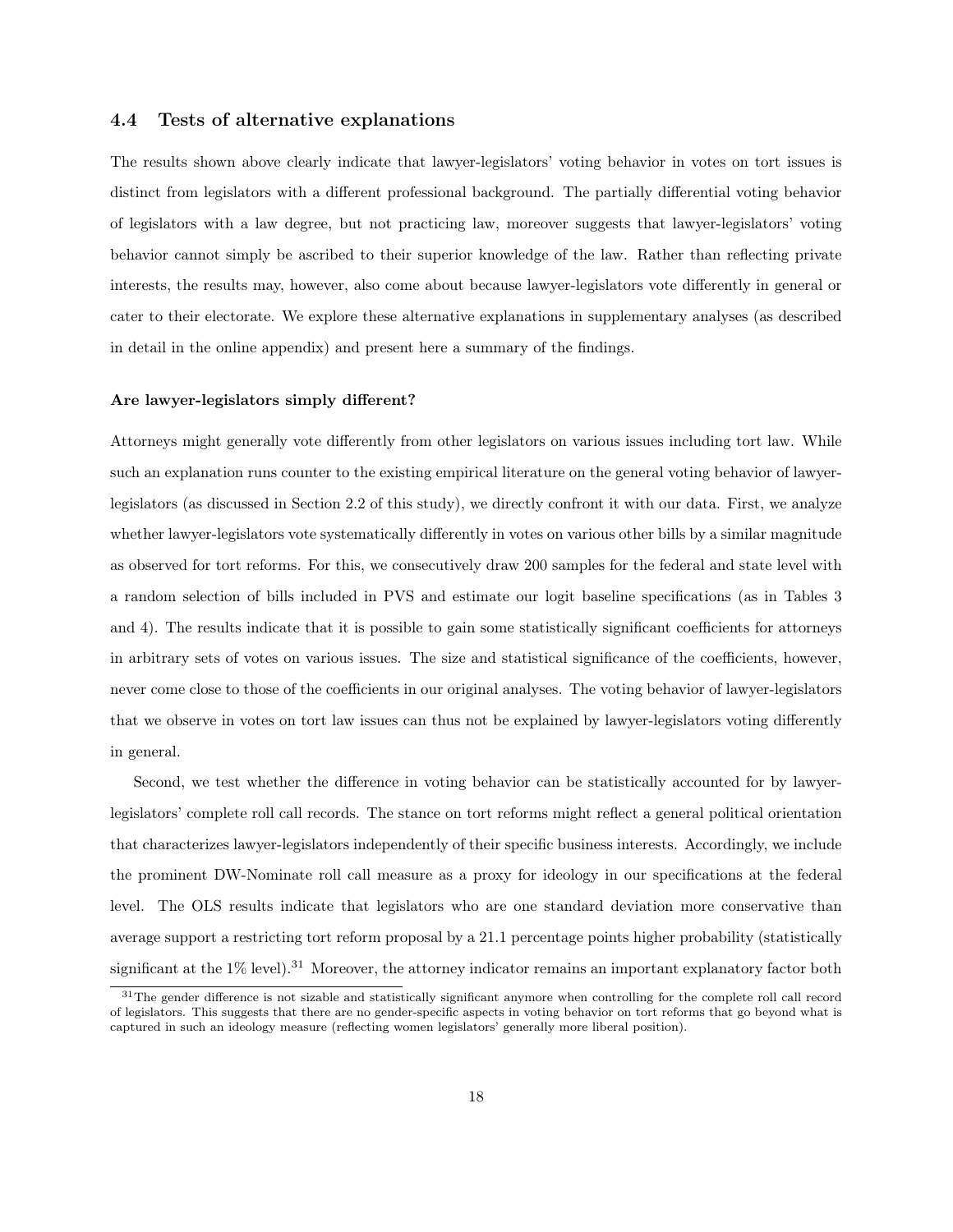in magnitude and in statistical significance. In the OLS estimation, the effect amounts to 6.1 percentage points (relative to the 7.3 percentage points in the baseline estimation in Table 3). The difference in lawyerlegislators' voting behavior on tort issues can thus not be statistically accounted for by their complete roll call record.

Third, we study whether the voting pattern is more pronounced for lawyer-legislators who indicate recent activity as attorneys than for those who practiced more in the past. Evidence in this direction might suggest that differences in voting behavior are due to business interests. Accordingly, we divide the attorneys into two groups: one mentioning an occupation as attorney as the most recent professional activity in their biographical record and one mentioning any occupation as attorney that lies either farther back in time or is not mentioned as the primary occupation. While recently active attorneys are 7.7 percentage points more likely to support an extended tort law than non-attorneys, the respective effect for the other attorneys is 4.4 percentage points. This pattern fits the interpretation that it is rather private economic interest than a generally higher faith in the tort system that is driving the differential voting behavior.

#### Do lawyer-legislators follow specific voter preferences?

Whether attorneys in politics happen to cater with their voting decisions to specific voter preferences opposing tort reforms independent of their private interests is inherently difficult to judge. In our empirical analysis for the US Congress, we control in a most flexible way for variation in tort-specific policy preferences across US states and include state fixed effects. However, there might still be specific voter preferences reflected in the election of an attorney that characterize an electoral district independent of, for instance, general ideology. We pursue three tests to approach this alternative explanation. First, based on the idea of narrow election results exploited in regression discontinuity designs such as in Lee (2001), we compare the voting behavior of lawyer-legislators that won against a non-attorney candidate with the voting behavior of non-attorneys that won against an attorney candidate by a narrow margin. If these constellations capture similar underlying voter preferences, no systematic difference in voting patterns on tort reforms is expected. However, the estimation results reveal a highly statistically (and economically) significant negative effect for attorneys in all the specifications. This evidence suggests that our findings are not driven by differences in constituency preferences.

Second, in a test similar to the first one, we additionally ask whether non-attorneys responding to an attorney challenger are less likely to vote in favor of restricting tort reforms. In particular, this is presumed to hold if the election was won by a small margin, indicating that both candidates had positioned themselves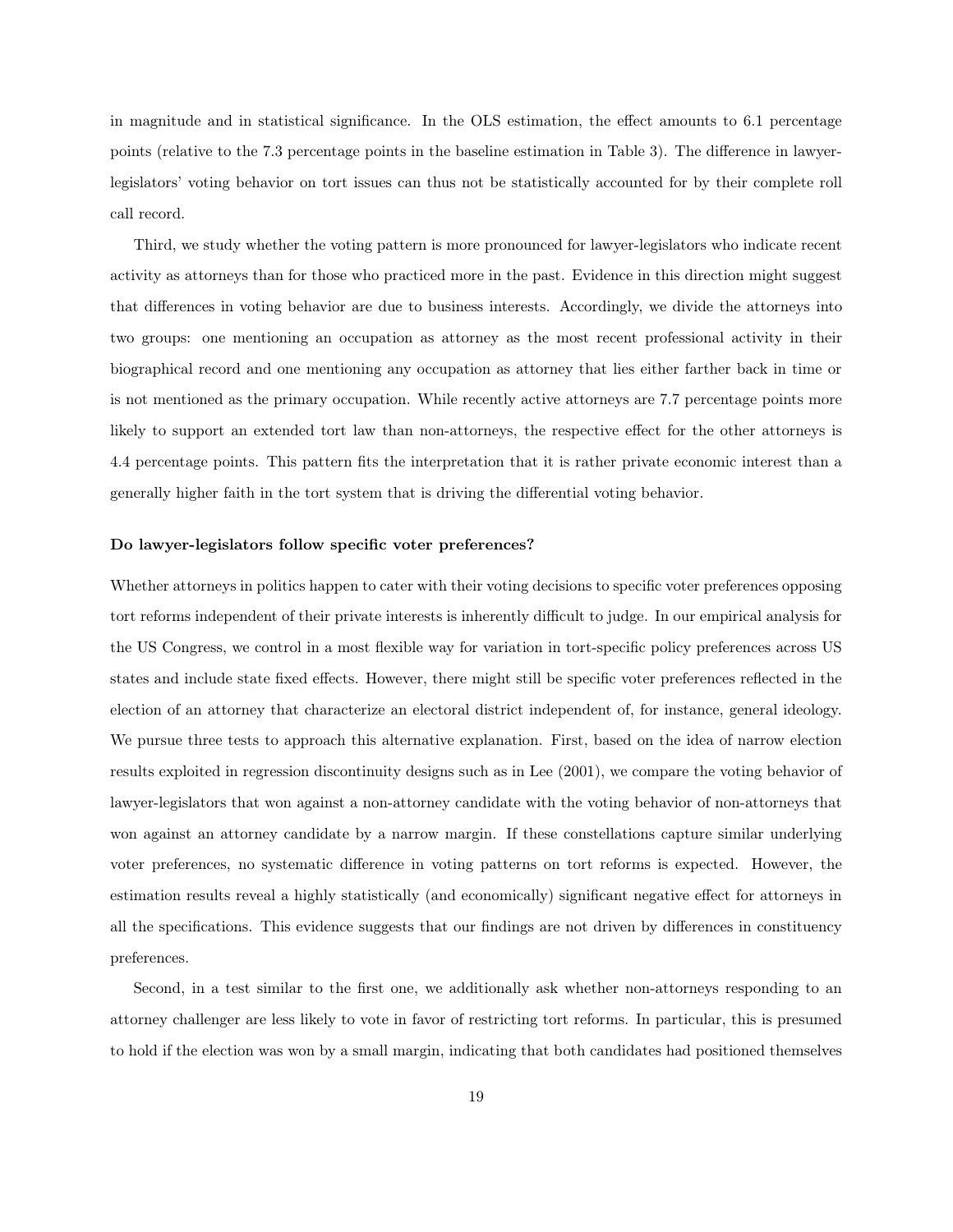close to each other. However, we do not find any evidence supporting this alternative explanation. For legislators running against an attorney, a small statistically insignificant partial correlation is observed that is driven not by the close races but those with a clear non-attorney winner.

Third, in an illustrative analysis, we explore whether lawyer-legislators vote differently when not facing re-election incentives due to term limits. Based on data from the four states with lifetime term limits in our data set, we find a small statistically insignificant positive effect of 4.1 percentage points for attorneys who have the possibility to run again and a large statistically significant positive effect of 6.8 percentage points for attorneys who face a binding term limit. The illustrative evidence is consistent with a refined hypothesis that the pursuit of private interests is more likely when facing weaker electoral incentives. Vice versa, the phenomenon of attorneys' voting behavior overall cannot be explained by specific voter preferences.

### 5 Concluding remarks

Attorneys elected to the US Congress and to US state legislatures are systematically less likely to vote in favor of tort reforms that restrict tort litigation, but more likely to support bills that extend tort law than non-attorneys. This finding is based on the analysis of 14 votes at the federal level and 50 votes at the state level (or in total 8,862 decisions of individual legislators) between 1995 and 2014. The empirical regularity is consistent with our hypothesis that lawyer-legislators, at least in part, vote in line with attorneys' business interests when they vote on tort issues. A set of alternative explanations is explored that, however, cannot account for the observed pattern in voting behavior. Additionally, we find that legislators from the Republican party are more in favor of restricting tort law. Finally, women in Congress support restricting tort reform bills systematically less than men ceteris paribus. This difference, however, can be accounted for by their individual roll call record in other bills as captured in a measure of ideology.

In a broader perspective, the findings highlight the relevance of legislators' identities and individual professional interests for economic policy making. Legislatures should thus not solely be understood as platforms where policy preferences of constituents and special interest groups are balanced. It rather matters, how institutions shape incentives for citizens to pursue a political career and for parties to nominate candidates with specific characteristics. In our context, institutional factors that narrow the lawyer-legislators' discretionary scope of action and/or affect the demand and supply of lawyers for political mandates might well affect the substance of tort law. Recusal rules and ethic laws in general aimed at limiting lawyer-legislators' conflicts of interest are known in the US Congress and many US state legislatures, but their merit and effectiveness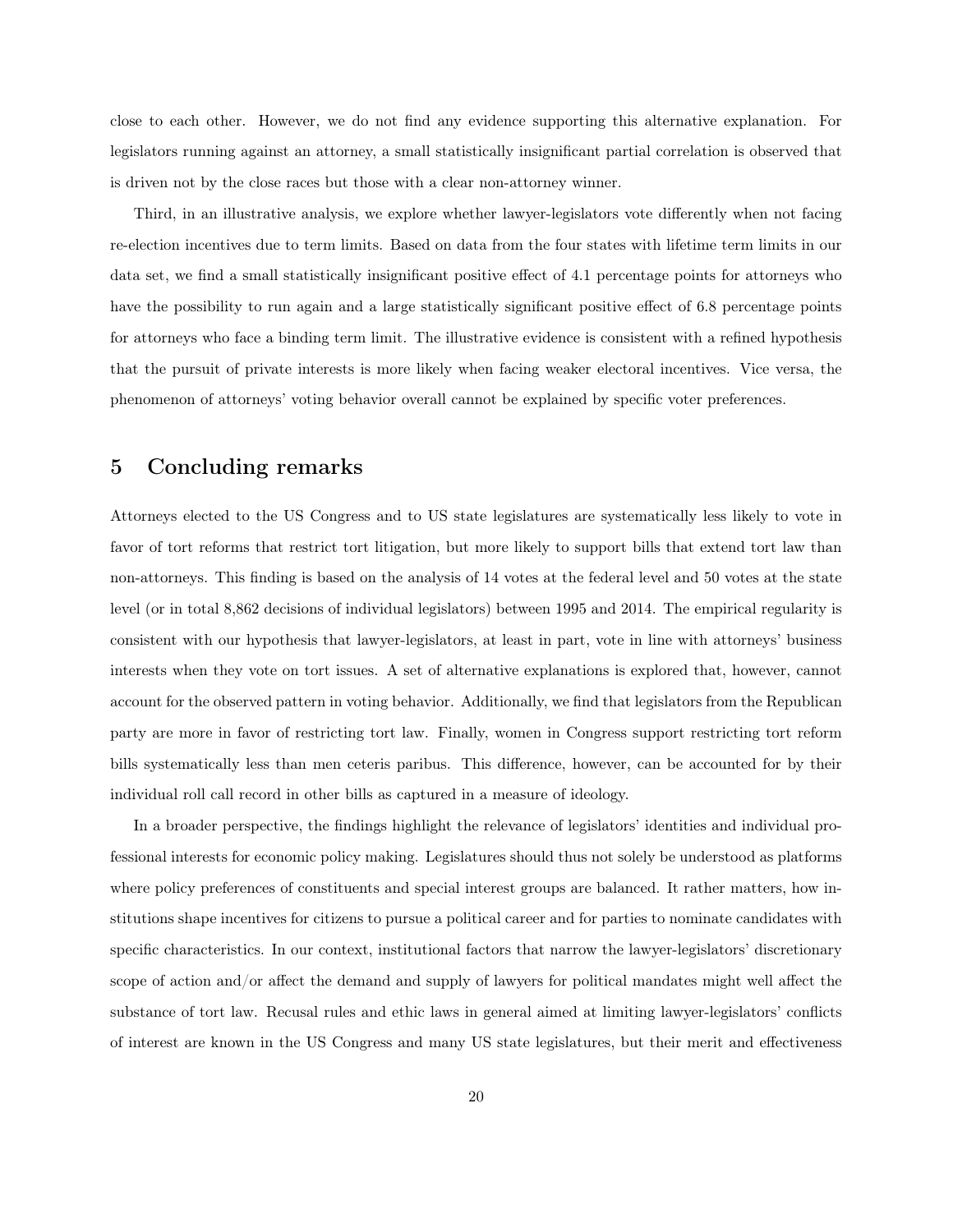is far from clear (Carpinello 1989). Furthermore, little is known about the institutional determinants of the representation of lawyers in politics so far (for an exception, see Rosenson 2006).

Our work suggests further research in at least two directions. First in terms of methods, we believe that data from sources such as PVS offer a great potential for quantitative research (or data-driven computational social science, Lazer et al. 2009) in areas such as political economics, political science and empirical legal studies. The data allows fully reproducible research in terms of data collection, data editing and data analysis. Studies can relatively easily be replicated and extended with additional waves of data such as new voting records. Moreover, new opportunities are opened up in combining accurate data sources on individual politicians' behavior and their identities. Second, in terms of substance, it might be worthwhile to further explore tort law as endogenous to the political process. What are the determinants of tort reforms? This might help to disentangle economic outcomes attributed to tort law from underlying political forces.

## References

- Ai, C. and Norton, E. C. (2003). Interaction Terms in Logit and Probit Models. *Economics Letters*, 80(1):123– 129.
- Avraham, R. (2007). An Empirical Study of the Impact of Tort Reforms on Medical Malpractice Settlement Payments. *Journal of Legal Studies*, 36(S2):183–229.
- Besley, T. (2005). Political Selection. *Journal of Economic Perspectives*, 19(3):43–60.
- Besley, T. and Coate, S. (1997). An Economic Model of Representative Democracy. *Quarterly Journal of Economics*, 112(1):85–114.
- Besley, T. and Coate, S. (2003). Elected Versus Appointed Regulators: Theory and Evidence. *Journal of the European Economic Association*, 1(5):1176–1206.
- Braendle, T. and Stutzer, A. (2010). Public Servants in Parliament: Theory and Evidence on its Determinants in Germany. *Public Choice*, 145(1-2):223–252.
- Braendle, T. and Stutzer, A. (2011). Selection of Public Servants into Politics. WWZ Discussion Paper 2011/06, Faculty of Business and Economics, University of Basel.
- Carpinello, G. F. (1989). Should Practicing Lawyers Be Legislators? *Hastings Law Journal*, 41:87–130.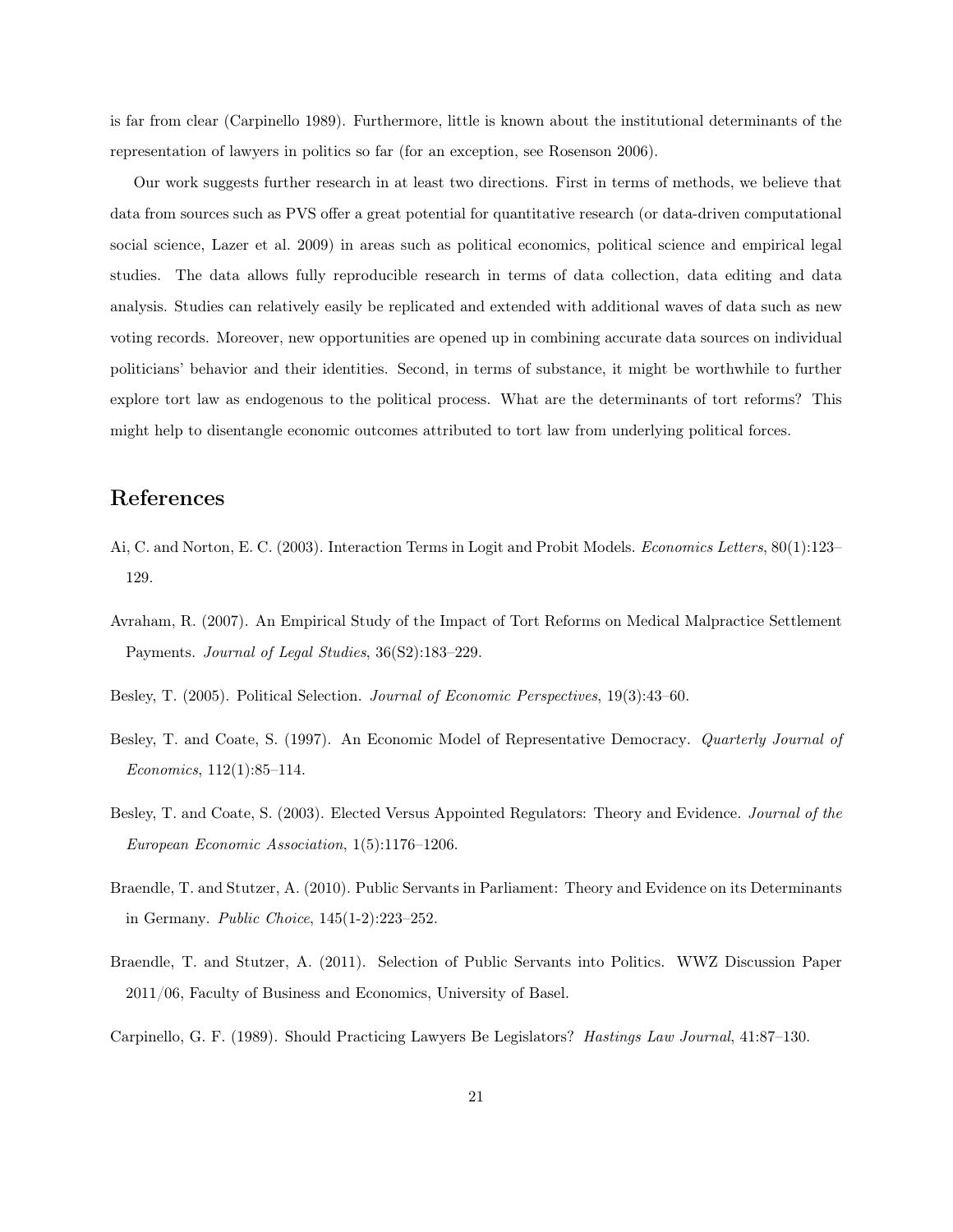- Caselli, F. and Morelli, M. (2004). Bad Politicians. *Journal of Public Economics*, 88(3-4):759–782.
- Caudill, S. B. and Jackson, J. D. (1989). Measuring Marginal Effects in Limited Dependent Variable Models. *Journal of the Royal Statistical Society. Series D*, 38(3):203–206.
- Chattopadhyay, R. and Duflo, E. (2004). Women as Policy Makers: Evidence from a Randomized Policy Experiment in India. *Econometrica*, 72(5):1409–1443.
- De Tocqueville, Alexis (1838). *Democracy in America*. G. Dearborn & Company, New York, NY, 3rd edition.
- Derge, D. R. (1959). The Lawyer as Decision-Maker in the American State Legislature. *Journal of Politics*, 21(3):408–433.
- Derge, D. R. (1962). The Lawyer in the Indiana General Assembly. *Midwest Journal of Political Science*,  $6(1):19-53.$
- Dyer, J. A. (1976). Do Lawyers Vote Differently? A Study of Voting on No-Fault Insurance. *Journal of Politics*, 38(2):452–456.
- Eisenberg, T. and Miller, G. P. (2004). Attorney Fees in Class Action Settlements: An Empirical Study. *Journal of Empirical Legal Studies*, 1(1):27–78.
- Engstrom, R. L. and O'Connor, P. F. (1980). Lawyer-Legislators and Support for State Legislative Reform. *Journal of Politics*, 42(1):267–276.
- Epstein, R. A. (1988). The Political Economy of Product Liability Reform. *American Economic Review*, 78(2):311–315.
- Finley, L. M. (2004). The Hidden Victims of Tort Reform. *Emory Law Journal*, 53(3):1263–1314.
- Gagliarducci, S., Nannicini, T., and Naticchioni, P. (2010). Moonlighting Politicians. *Journal of Public Economics*, 94(9–10):688–699.
- Gehlbach, S., Sonin, K., and Zhuravskaya, E. (2010). Businessman Candidates. *American Journal of Political Science*, 54(3):718–736.
- Gelman, A., Jakulin, A., Pittau, M. G., and Su, Y.-S. (2008). A Weakly Informative Default Prior Distribution for Logistic and Other Regression Models. *Annals of Applied Statistics*, 2(4):1360–1383.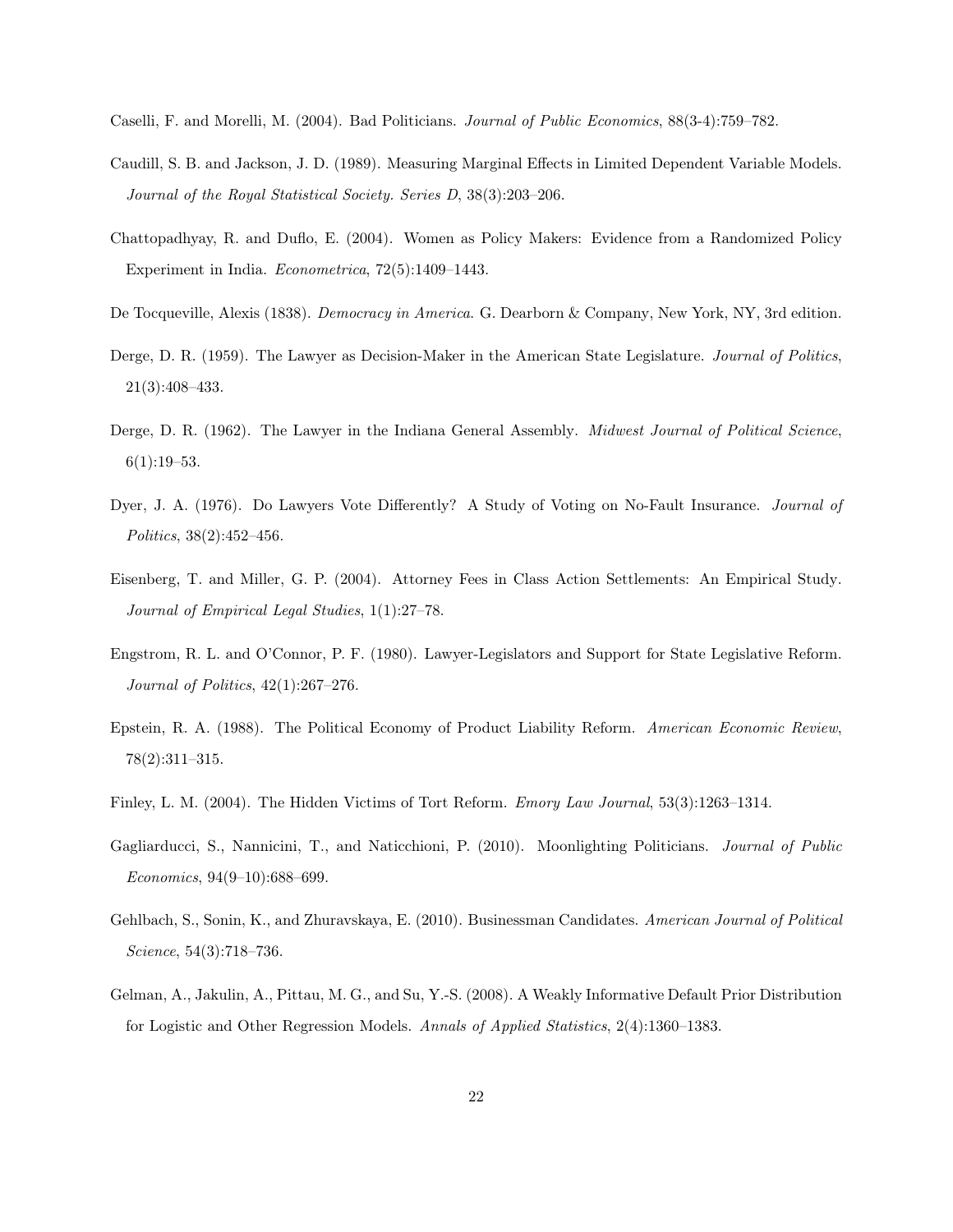- Goldberg, J. C. and Zipursky, B. (2010). The Easy Case for Products Liability Law: A Response to Professors Polinsky and Shavell. *Harvard Law Review*, 123:1919–1948.
- Graves, W. B. (1946). *American State Government*. Heath and Company, Boston, 3rd edition.
- Green, J. J., Schmidhauser, J. R., Berg, L. L., and Brady, D. (1973). Lawyers in Congress: A New Look at Some Old Assumptions. *Western Political Quarterly*, 26(3):440–452.
- Hadfield, G. K. (2000). The Price of Law: How the Market for Lawyers Distorts the Justice System. *Michigan Law Review*, 98(4):953–1006.
- Hain, P. L. and Piereson, J. E. (1975). Lawyers and Politics Revisited: Structural Advantages of Lawyer-Politicians. *American Journal of Political Science*, 19(1):41–51.
- Handberg, R. B. J. (1976). The 1974 Term of the United States Supreme Court. *Western Political Quarterly*, 29(2):298–312.
- Hanmer, M. J. and Ozan Kalkan, K. (2013). Behind the Curve: Clarifying the Best Approach to Calculating Predicted Probabilities and Marginal Effects from Limited Dependent Variable Models. *American Journal of Political Science*, 57(1):263–277.
- Hyneman, C. S. (1940). Who Makes Our Laws? *Political Science Quarterly*, 55(4):556–581.
- Klick, J. and Sharkey, C. M. (2009). What Drives the Passage of Damage Caps? In *Empirical Studies of Judicial Systems Around the Globe*. Institutum Jurisprudentiae, Academia Sinica.
- Lazer, D., Pentland, A., Adamic, L., Aral, S., Barabási, A.-L., Brewer, D., Christakis, N., Contractor, N., Fowler, J., Gutmann, M., Jebara, T., King, G., Macy, M., Roy, D., and Van Alstyne, M. (2009). Computational Social Science. *Science*, 323(5915):721–723.
- Levitt, S. D. (1996). How Do Senators Vote? Disentangling the Role of Voter Preferences, Party Affiliation, and Senator Ideology. *American Economic Review*, 86(3):425–441.
- List, J. A. and Sturm, D. M. (2006). How Elections Matter: Theory and Evidence from Environmental Policy. *Quarterly Journal of Economics*, 121(4):1249–1281.
- Luce, R. (1924). *Legislative Assemblies: Their Framework, Make-Up, Character, Characteristics, Habits, and Manners*. Houghton Mifflin Company, Boston.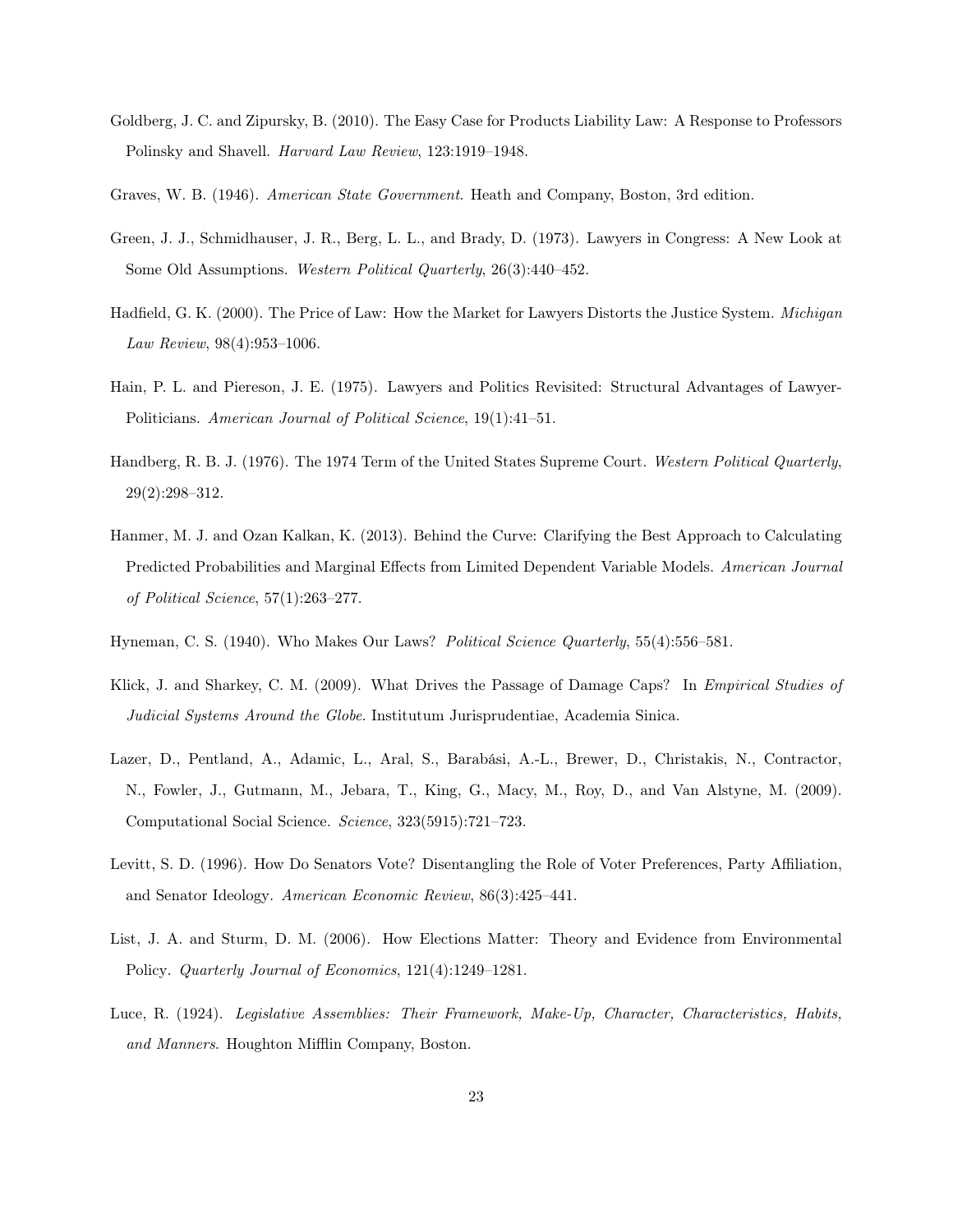- Matter, U. (2013). *pvsR: An R package to interact with the Project Vote Smart API for scientific research*. R package version 0.2.1 http://CRAN.R-project.org/package=pvsR.
- Mattozzi, A. and Merlo, A. (2008). Political Careers or Career Politicians? *Journal of Public Economics*, 92(3–4):597–608.
- Miceli, T. J. and Stone, M. P. (2013). The Determinants of State-Level Caps on Punitive Damages: Theory and Evidence. *Contemporary Economic Policy*, 31(1):110–125.
- Miller, M. (1995). *The High Priests of American Politics: The Role of Lawyers in American Political Institutions*. University of Tennessee Press, Knoxville, TN.
- Norris, P. and Lovenduski, J. (1995). *Political Recruitment: Gender, Race, and Class in the British Parliament*. Cambridge University Press, Cambridge, UK.
- Osborne, M. J. and Slivinski, A. (1996). A Model of Political Competition with Citizen-Candidates. *Quarterly Journal of Economics*, 111(1):65–96.
- Podmore, D. (1977). Lawyers and Politics. *British Journal of Law and Society*, 4(2):155–185.
- Polinsky, M. and Shavell, S. (2010a). A Sceptical Attitude about Product Liability Is Justified. *Harvard Law Review*, 123:1949–1968.
- Polinsky, M. and Shavell, S. (2010b). The Uneasy Case for Product Liability. *Harvard Law Review*, 123:1437– 1492.
- Project Vote Smart (2012). 2012 National Key Votes, http://www.votesmart.org/bills [last visited: 9/22/2014].
- Rosenson, B. A. (2006). The Impact of Ethics Laws on Legislative Recruitment and the Occupational Composition of State Legislatures. *Political Research Quarterly*, 59(4):619–627.
- Roth, A. and Roth, J. (1989). *Devil's Advocates: The Unnatural History of Lawyers*. Nolo Press, Berkeley, CA.
- Rubin, P. H. (2005). Public Choice and Tort Reform. *Public Choice*, 124(1/2):223–236.
- Rubin, P. H. and Bailey, M. J. (1994). The Role of Lawyers in Changing the Law. *Journal of Legal Studies*, 23(2):807–831.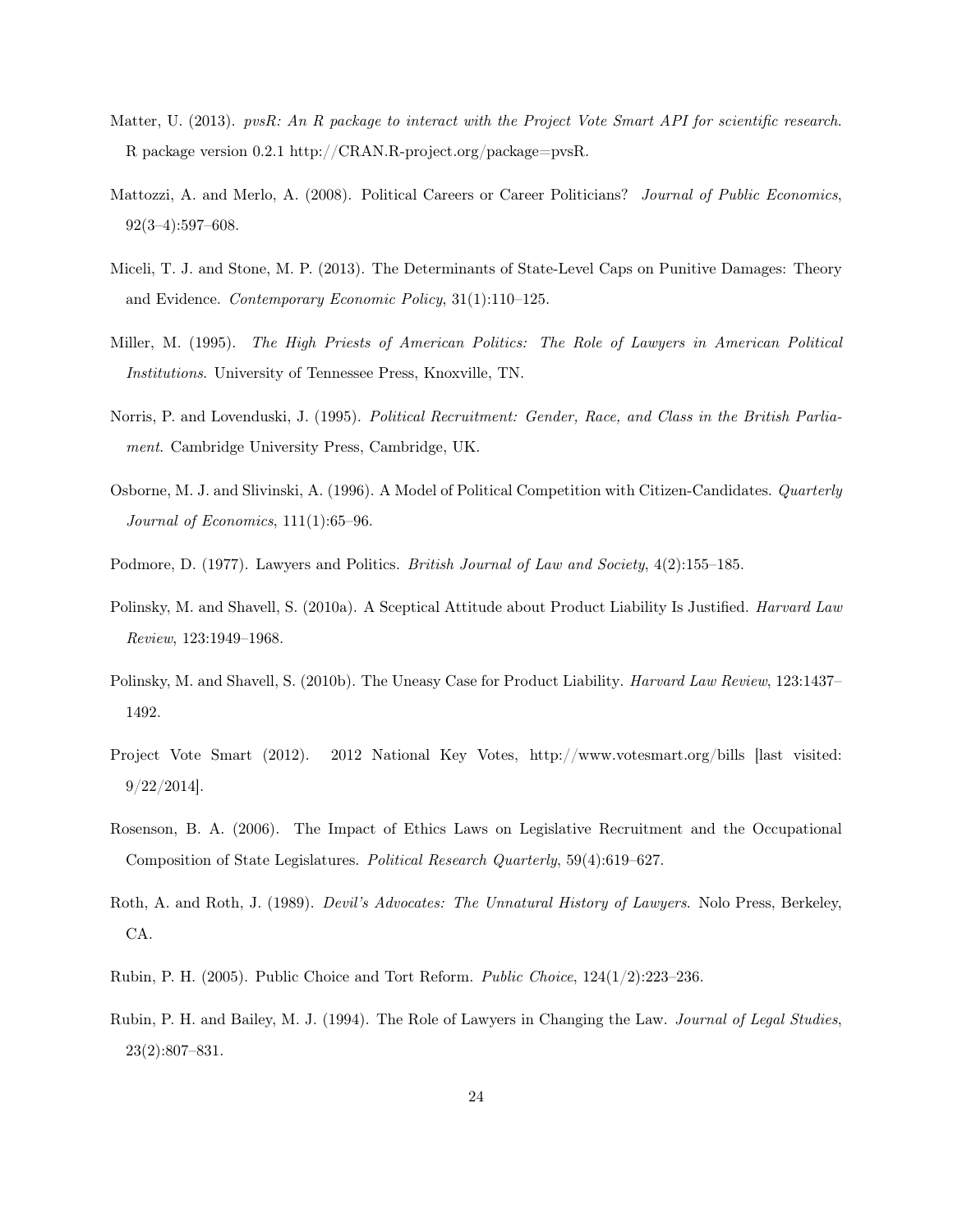- Rubin, P. H. and Shepherd, J. M. (2008). The Demographics of Tort Reform. *Review of Law and Economics*, 4(2):591–620.
- Schlesinger, J. A. (1957). Lawyers and American Politics: A Clarified View. *Midwest Journal of Political Science*, 1(1):26–39.
- Shapiro, C. (1991). Symposium on the Economics of Liability. *Journal of Economic Perspectives*, 5(3):3–10.
- Sharkey, C. M. (2005). Unintended Consequences of Medical Malpractice Damages Caps. *New York University Law Review*, 80(2):391–512.
- Shepherd, J. M. (2008). Tort Reforms' Winners and Losers: The Competing Effects of Care and Activity Levels. *UCLA Law Review*, 55(4):914–919.
- Sugarman, S. D. (2002). United States Tort Reform Wars. *University of New South Wales Law Journal*, 25(3):849–853.
- Sugarman, S. D. (2006). Ideological Flip-Flop: American Liberals Are Now the Primary Supporters of Tort Law. In Tiberg, H. and Clarke, M., editors, *Essays on Tort, Insurance, Law and Society in Honour of Bill W. Dufwa*, pages 1105–1102. Jure Forlag AB, Stockholm.
- Swers, M. (2001). Understanding the Policy Impact of Electing Women: Evidence from Research on Congress and State Legislatures. *PS: Political Science and Politics*, 34(2):217–220.
- Towers Watson (2012). *U.S. Tort Costs Trends 2011 Update*. Towers Watson, New York, NY.
- U.S. Council of Economic Advisers (2004). *Economic Report of the President*. U.S. Council of Economic Advisers, Washington, DC.
- Warren, C. (1911). *A History of the American Bar*. Little, Brown and Co., Boston, MA.
- Washington, E. L. (2008). Female Socialization: How Daughters Affect Their Legislator Fathers' Voting on Women's Issues. *American Economic Review*, 98(1):311–332.
- White, M. J. (1992). Legal Complexity and Lawyers' Benefit from Litigation. *International Review of Law and Economics*, 12(3):381–395.
- Winkelmann, R. and Boes, S. (2006). *Analysis of Microdata*. Springer, Berlin.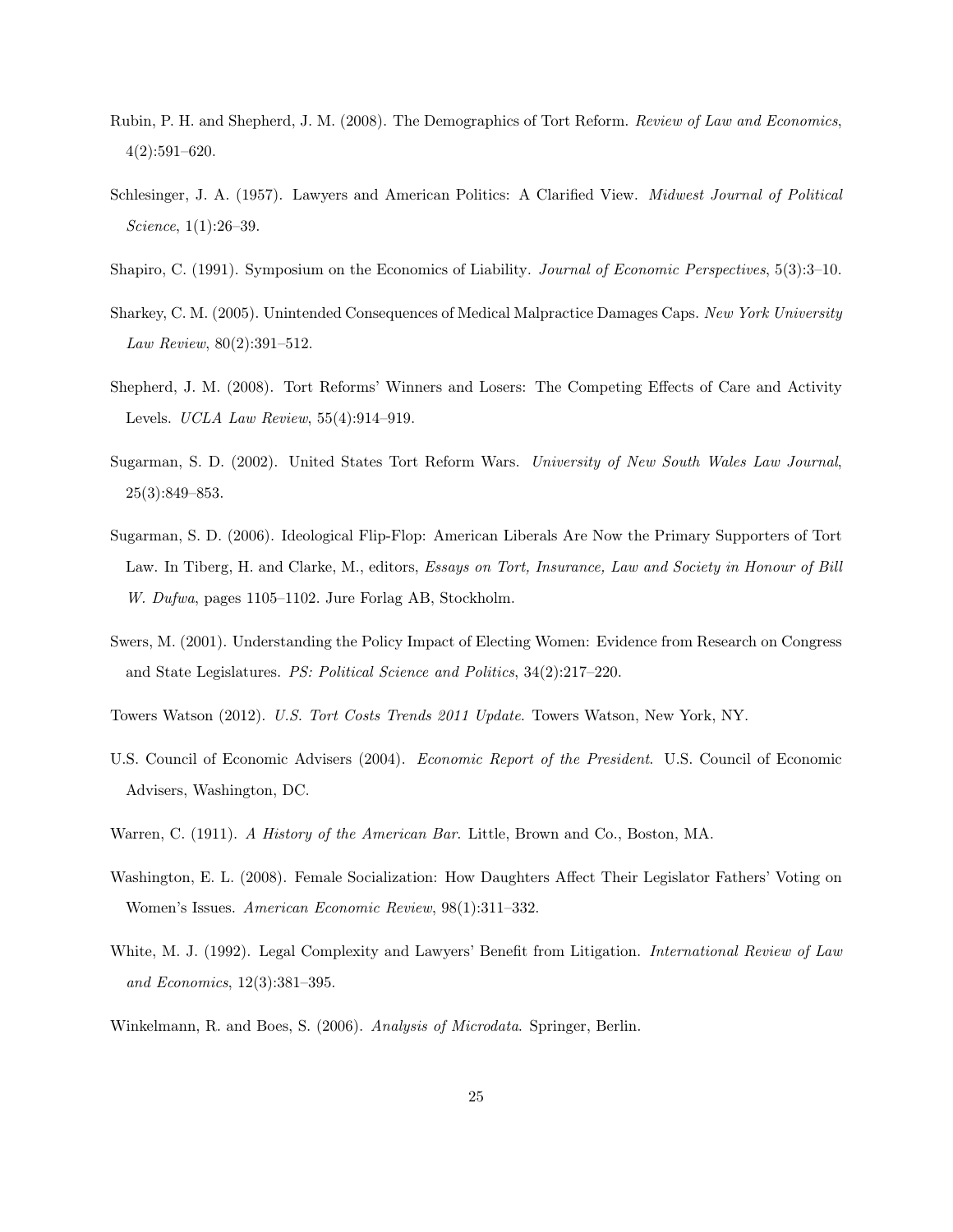Zywicki, T. J. (2000). Public Choice and Tort Reform. George Mason Law and Economics Research Paper 00-36, George Mason University School of Law.

### Figures and tables





*Notes:* Graphical display of the association between the professional backround of a legislator and her or his voting behavior (based on a Pearson chi-squared test of independence, p-value reported in plot). The width of the cells represents the relative share of the professional background categories, while the hight of the cells refers to the proportion of votes within each category. The shading of the cells refers to the sign and magnitude of the respective Pearson residuals. Additionally, the number of observations per cell is presented. The raw difference in the share of yes votes amounts to  $-14.08$  percentage points ( $= 47.91\%$ ) 61.99%). Federal and state-level votes on restricting reforms are included. *Data source:* Own compilation based on Project Vote Smart.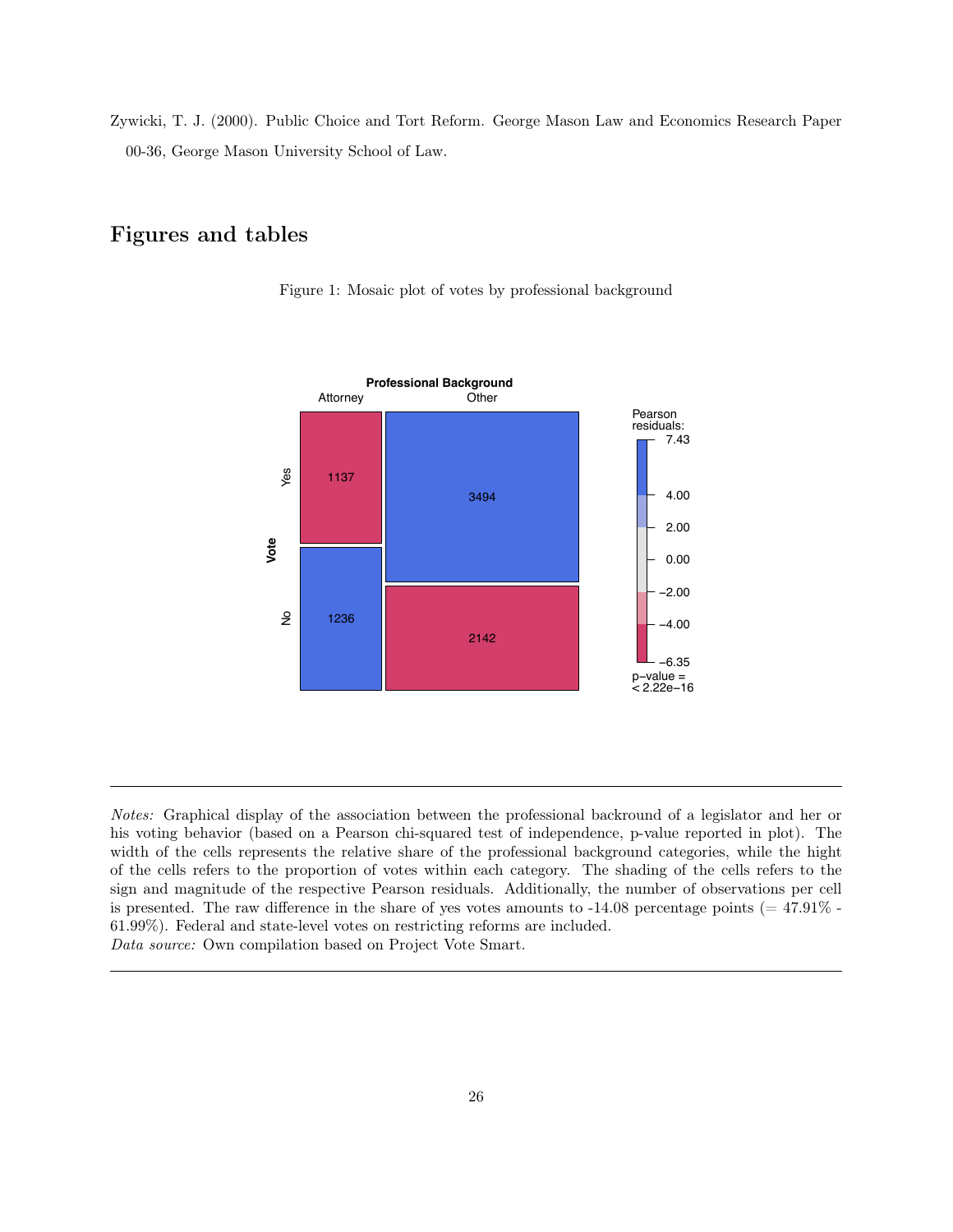

Figure 2: Distribution of marginal effects for the attorney variable in individual votes (state-level)

*Notes:* Coefficients of the attorney variable from individually estimated linear models for 12 votes extending tort law and 38 votes restricting it in US states. The shape of the dots indicates the statistical significance of the effects.

*Data source:* Own compilation based on Project Vote Smart.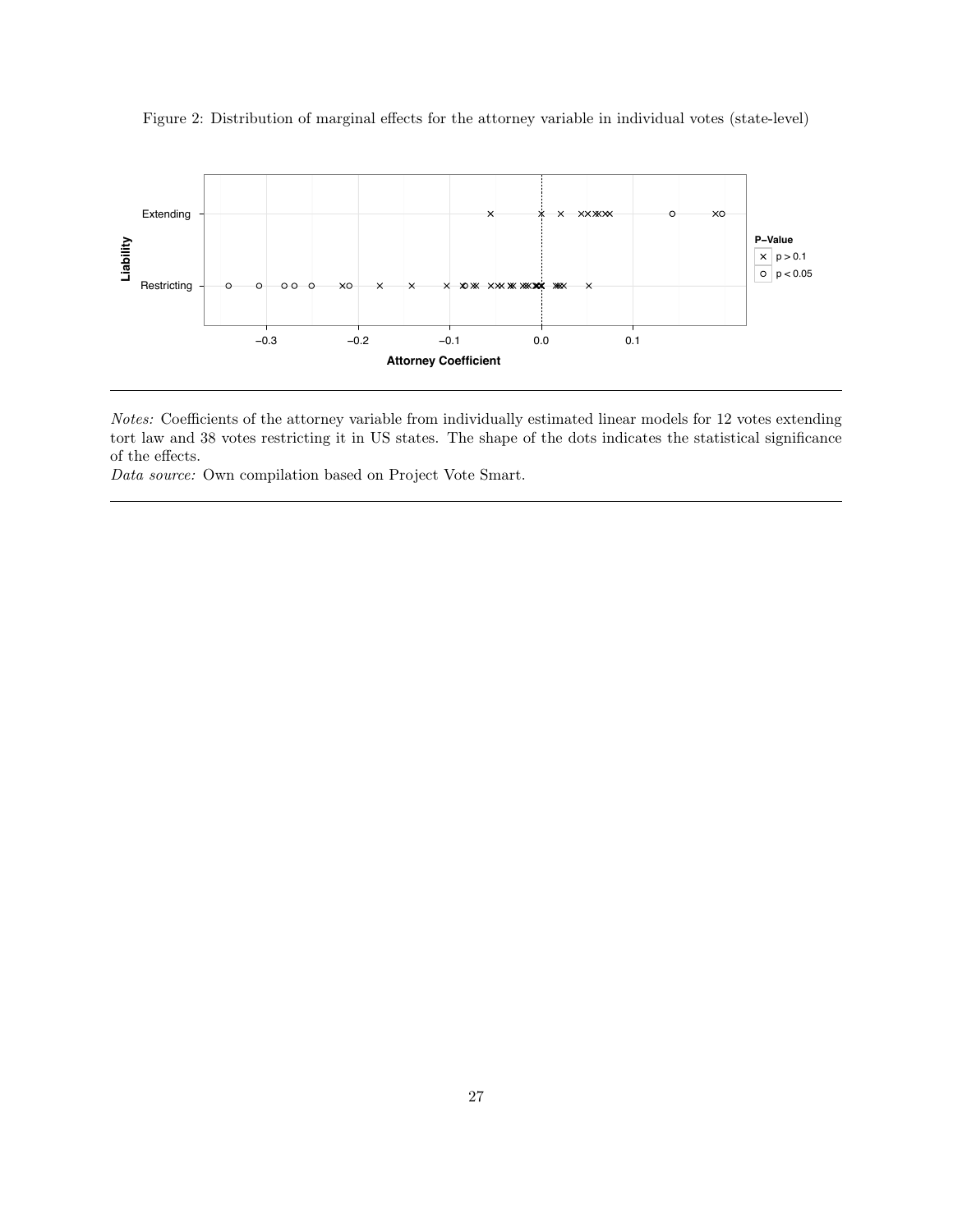|                                           |                |                |       | All observations (vote level) |                   |      |
|-------------------------------------------|----------------|----------------|-------|-------------------------------|-------------------|------|
|                                           |                | Federal votes  |       |                               | State-level votes |      |
| Variable                                  | $N$ Obs. $= 0$ | $N$ Obs. $= 1$ | Mean  | $N$ Obs. $= 0$                | $N$ Obs. $= 1$    | Mean |
| Attorney                                  | 3350           | 1905           | 0.36  | 2982                          | 613               | 0.17 |
| Republican                                | 2509           | 2746           | 0.52  | 1532                          | 2063              | 0.57 |
| Female                                    | 4591           | 664            | 0.13  | 2829                          | 766               | 0.21 |
| Higher education                          | 584            | 4671           | 0.89  | 1041                          | 2554              | 0.71 |
| Law degree (not attorney, not bar member) | 5133           | 122            | 0.02  | 3555                          | 40                | 0.01 |
| Bar associate (not attorney)              | 5146           | 109            | 0.02  | 3576                          | 19                | 0.01 |
| Age                                       |                |                | 54.06 |                               |                   | -    |
| DW-Nominate (1st dim.)                    |                |                | 0.09  |                               |                   |      |
|                                           |                |                |       | Individual level observations |                   |      |
|                                           |                | Federal votes  |       |                               | State-level votes |      |
| Variable                                  | $N$ Obs. $= 0$ | $N$ Obs. $= 1$ | Mean  | $N$ Obs. $= 0$                | $N$ Obs. $= 1$    | Mean |
| Attorney                                  | 2519           | 1413           | 0.36  | 1813                          | 383               | 0.17 |
| Republican                                | 1905           | 2027           | 0.52  | 931                           | 1265              | 0.58 |
| Female                                    | 3415           | 517            | 0.13  | 1700                          | 496               | 0.23 |
| Higher education                          | 433            | 3499           | 0.89  | 651                           | 1545              | 0.7  |
| Law degree (not attorney, not bar member) | 3836           | 96             | 0.02  | 2167                          | 29                | 0.01 |
| Bar associate (not attorney)              | 3847           | 85             | 0.02  | 2182                          | 14                | 0.01 |
| Age                                       |                |                | 54.45 |                               |                   |      |
| DW-Nominate (1st dim.)                    |                |                | 0.08  |                               |                   |      |

Table 1: Summary statistics for the explanatory variables

*Data sources:* Own compilation based on Project Vote Smart and Voteview.com.

Table 2: Support of tort reforms. Raw differences in voting behavior by occupational background and party

|                    |          | Federal votes |          | State votes |
|--------------------|----------|---------------|----------|-------------|
|                    | Democrat | Republican    | Democrat | Republican  |
| Lawyer-legislators | 0.06     | $\rm 0.93$    | 0.08     | 0.87        |
| Others             | 0.12     | 0.98          | 0.11     | 0.96        |
| Difference         | -0.06    | $-0.05$       | $-0.03$  | $-0.09$     |

*Notes:* Fractions of legislators voting in favor of restricting tort reforms by party and occupational background.

*Data source:* Own compilation based on Project Vote Smart.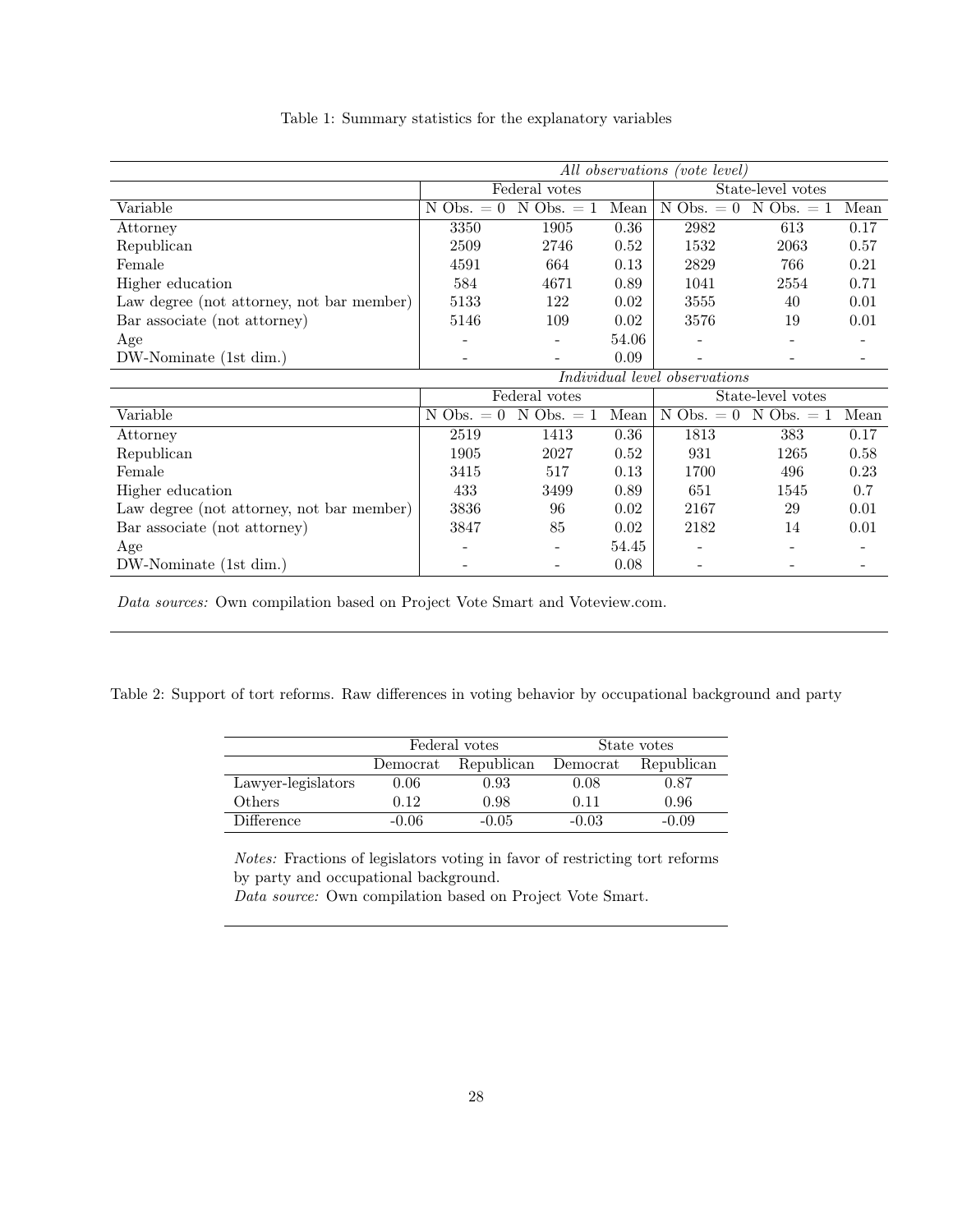|                              |                         |                                  | Dependent variable: Vote in support of reform=1 |                   |
|------------------------------|-------------------------|----------------------------------|-------------------------------------------------|-------------------|
| Coefficients                 | (1)                     | (2)                              | (3)                                             | $\left( 4\right)$ |
| Intercept                    | $0.163$ ***             | $-1.926$ ***                     | $0.384$ ***                                     | $1.132***$        |
|                              |                         |                                  | $(3.057)$ $(-3.346)$ $(5.953)$ $(19.743)$       |                   |
| Attorney                     |                         |                                  | $-0.073$ *** $-1.285$ *** $-0.070$ ***          | $-0.063$ ***      |
|                              |                         |                                  | $(-5.291)$ $(-8.872)$ $(-5.786)$                | $(-7.428)$        |
| Republican                   | $0.846$ *** $6.415$ *** |                                  |                                                 |                   |
|                              | $(57.536)$ $(37.269)$   |                                  |                                                 |                   |
| Female                       |                         | $-0.035$ ** $-0.521$ **          | $-0.039$ **                                     | $-0.000$          |
|                              |                         | $(-2.180)$ $(-2.571)$ $(-2.489)$ |                                                 | $(-0.013)$        |
| Higher education             | $-0.007$                | $-0.169$                         | $-0.011$                                        | 0.002             |
|                              |                         |                                  | $(-0.364)$ $(-0.819)$ $(-0.597)$                | (0.159)           |
| Age/10                       | $-0.008$                | $-0.152$ **                      | 0.000                                           | $-0.014$ ***      |
|                              |                         | $(-1.276)$ $(-2.323)$            | (0.013)                                         | $(-3.591)$        |
| Law degree (not attorney,    | $-0.025$                | $-0.212$                         | $-0.091$ **                                     | $0.038*$          |
| not bar member)              |                         | $(-1.250)$ $(-0.481)$ $(-2.162)$ |                                                 | (1.650)           |
| Bar associate (not attorney) | $-0.055$                | $-1.098$ ***                     | $-0.020$                                        | $-0.135$ ***      |
|                              | $(-0.790)$              | $(-2.586)$                       | $(-0.549)$                                      | $(-4.687)$        |
| N                            | 5255                    | 5255                             | 2509                                            | 2746              |
| (McFadden) R-squared         | 0.772                   | 0.729                            | 0.206                                           | 0.079             |
| Method                       | OLS.                    | Logit                            | OLS.                                            | <b>OLS</b>        |
| Sample                       | All                     | All                              | Democrats                                       | Republicans       |

Table 3: Voting behavior in federal tort reform votes (pooled data)

*Notes:* OLS specification with standard errors clustered at the individual level. T-values (OLS) or z-values (logit) are in parentheses. The logit models are estimated with the method suggested by Gelman et al. (2008) in order to avoid the separation problem that would occur with the default maximum likelihood estimator. Statistical significance: \* 0.1>p>0.05, \*\* 0.05>p>0.01 and \*\*\* p<0.01. All specifications include state fixed effects and bill fixed effects. *Data source:* Own compilation based on Project Vote Smart.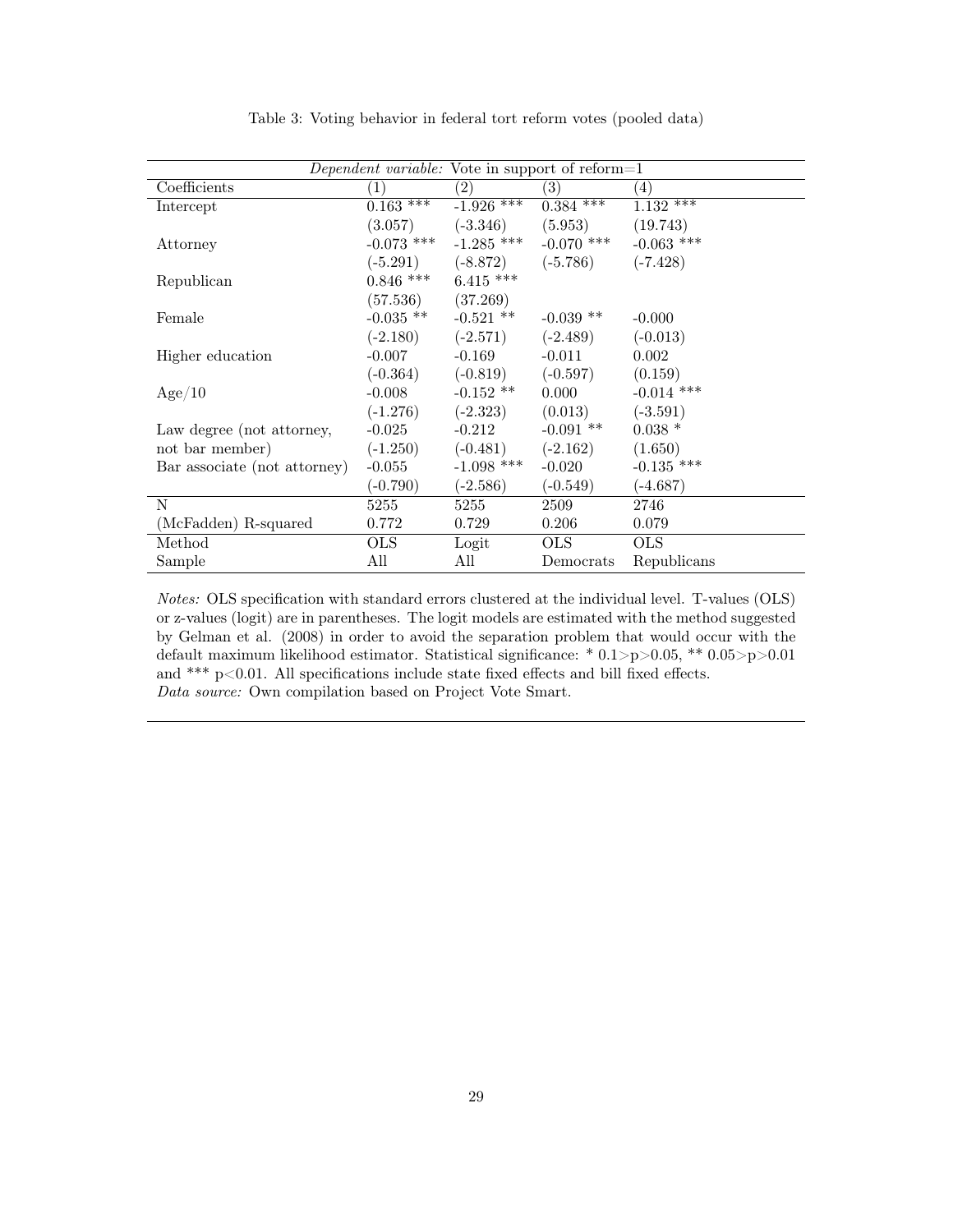|                              |                        | <i>Dependent variable:</i> Vote in support of reform=1 |              |              |
|------------------------------|------------------------|--------------------------------------------------------|--------------|--------------|
|                              |                        | Bills restricting tort law Bills extending tort law    |              |              |
| Coefficients                 | (1)                    | $\left( 2\right)$                                      | (3)          | (4)          |
| Intercept                    | $0.102$ <sup>***</sup> | $-2.805$ ***                                           | $0.968***$   | $3.025***$   |
|                              | (6.663)                | $(-7.749)$                                             | (11.126)     | (5.764)      |
| Attorney                     | $-0.069$ ***           | $-1.180$ ***                                           | $0.079$ **   | $1.099$ ***  |
|                              |                        | $(-4.435)$ $(-5.026)$                                  | (2.256)      | (3.055)      |
| Republican                   | $0.837$ ***            | $6.575$ ***                                            | $-0.826$ *** | $-5.310$ *** |
|                              | (72.219)               | (25.469)                                               | $(-34.273)$  | $(-17.168)$  |
| Female                       | 0.004                  | 0.014                                                  | $0.060$ ***  | $0.840**$    |
|                              | (0.306)                | (0.067)                                                | (3.041)      | (2.547)      |
| Higher education             | 0.012                  | 0.263                                                  | $-0.000$     | 0.039        |
|                              | (1.037)                | (1.367)                                                | $(-0.005)$   | (0.136)      |
| Law degree (not attorney,    | $-0.035$               | $-0.528$                                               | 0.049        | 0.453        |
| not bar member)              | $(-0.637)$             | $(-0.666)$                                             | (0.359)      | (0.409)      |
| Bar associate (not attorney) | $-0.080$ *             | $-1.017$                                               | 0.171        | $1.640*$     |
|                              | $(-1.851)$             | $(-0.843)$                                             | (0.945)      | (1.855)      |
| N                            | 2742                   | 2742                                                   | 853          | 853          |
| (McFadden) R-squared         | 0.744                  | 0.711                                                  | 0.699        | 0.632        |
| Method                       | OLS                    | Logit                                                  | <b>OLS</b>   | Logit        |

Table 4: Voting behavior in state-level tort reform votes (pooled data)

*Notes:* OLS specification with standard errors clustered at the individual level. The logit models are estimated with the method suggested by Gelman et al. (2008). T-values (OLS) or z-values (logit) are in parentheses. Statistical significance:  $* 0.1 > p > 0.05$ ,  $**$  $0.05 > p > 0.01$  and \*\*\*  $p < 0.01$ . All specifications include bill fixed effects. Information on the age of legislators is not available on the state level.

*Data source:* Own compilation based on Project Vote Smart.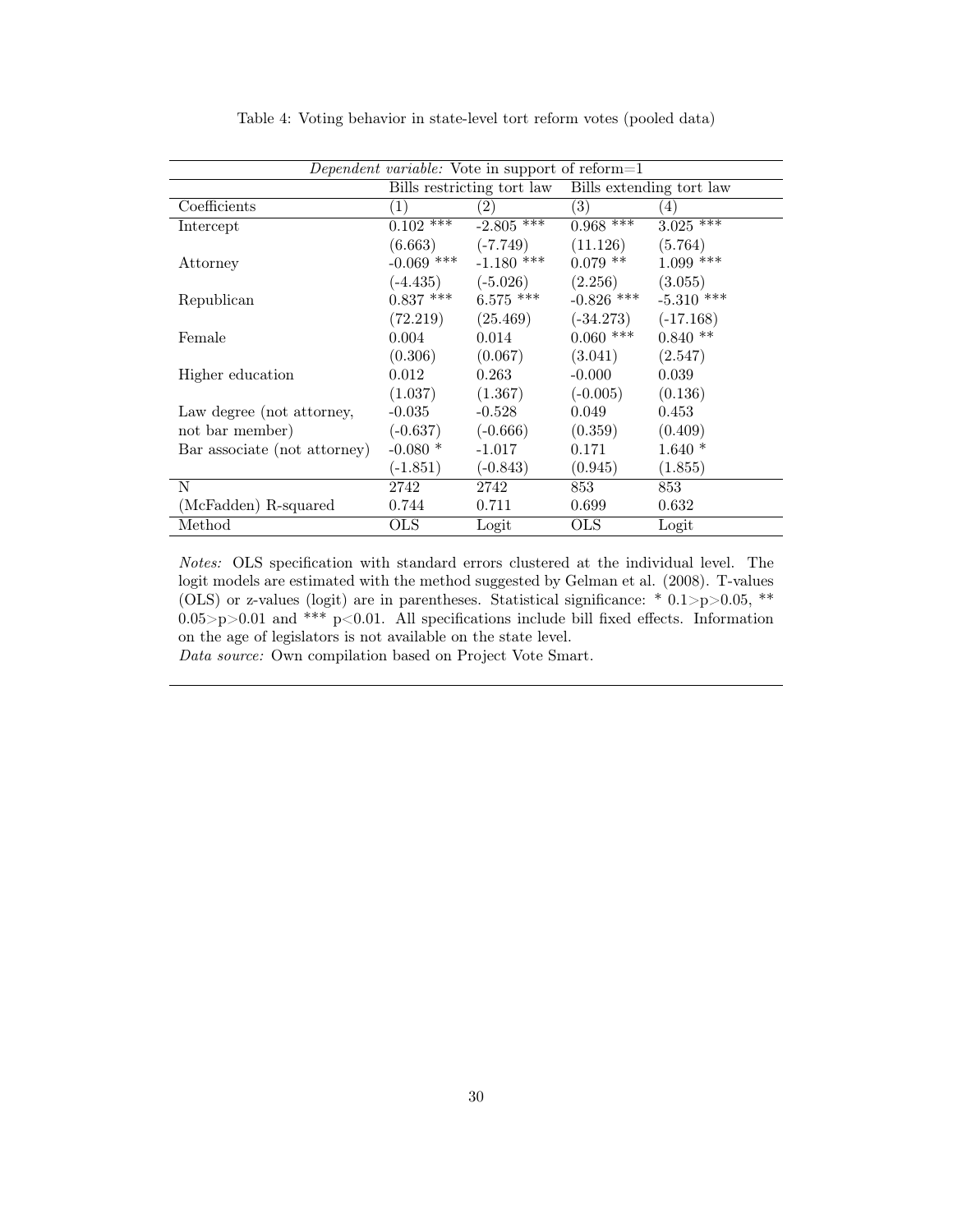| ×<br>Ë<br>$\mathbf{m}$ | votes<br>malvzed |
|------------------------|------------------|
|------------------------|------------------|

Analyzed votes

| Б<br>Ş<br>mal<br>ĺ |
|--------------------|
| ı.                 |
| J<br>Tab.          |

|                          |            |                                       | Table 5: Analyzed votes                              |         |                     |                        |
|--------------------------|------------|---------------------------------------|------------------------------------------------------|---------|---------------------|------------------------|
| State                    | Date       | සි<br>Bill Numb                       | Title                                                | Yes/No  | Tort law            | Liability              |
| Nat                      | 1995-05-10 | 956<br>Ê                              | Product Liability bil.                               | 61/37   | product liability   | restricted             |
|                          | 1995-10-19 | 2425<br>.<br>EH                       | Medicare Preservation Act of 1995                    | 231/201 | medical malpractice | restricted             |
|                          | 1996-03-21 | HR 956                                | Product Liability bil                                | 59/40   | product liability   | restricted             |
|                          | 1996-03-28 | HR 3103                               | Health Insurance Portability bill                    | 267/151 | medical malpractice | restricted             |
|                          | 1996-03-29 | HR 956                                | Product Liability bill                               | 259/158 | product liability   | restricted             |
| Nat<br>Nat<br>Nat<br>Nat | 1996-05-09 | HR 956                                | Product Liability bill                               | 258/163 | product liability   | restricted             |
| Nat                      | 998-07-24  | HR 4250                               | Patient Protection bill                              | 216/210 | medical malpractice | restricted             |
| Nat                      | 2000-02-16 | HR 2366                               | Small Business Liability Reform bill                 | 221/193 | product liability   | restricted             |
| Nat                      | 2001-08-02 | స్త<br>$H$ Amdt 3                     | Amendment to the Bipartisan Patient                  | 218/213 | medical malpractice | restricted             |
|                          |            |                                       | Protection Act                                       |         |                     |                        |
| Nat                      | 2003-03-13 | ĥ<br>HR                               | Malpractice Liability bill                           | 229/196 | medical malpractice | restricted             |
| Nat                      | 2004-05-12 | HR 4280                               | Medical Malpractice Liability Limita-                | 229/197 | medical malpractice | restricted             |
|                          |            |                                       | tion Bill                                            |         |                     |                        |
| Nat                      | 2004-09-14 | HR 4571                               | Lawsuit Abuse Reduction Act of 2004                  | 229/174 | general             | restricted             |
|                          | 2005-07-28 | LO<br>HR                              | Malpractice Liability Reform Bil                     | 230/194 | medical malpractice | restricted             |
| $_{\rm Nat}^{\rm Nat}$   | 2009-11-07 | $\circ$<br>$\overline{5}$<br>$H$ Amdt | Substitute Health Care and Insurance                 | 176/258 | medical malpractice | restricted             |
|                          |            |                                       | $\text{Law }$ Amendments                             |         |                     |                        |
|                          | 2007-01-29 | 1032<br>$_{\rm SB}$                   | Emergency Room Malpractice                           | $16/12$ | medical malpractice | restricted             |
| 22222<br>2222            | 2007-05-10 | SB 1032                               | Emergency Room Malpractice                           | 26/29   | medical malpractice | restricted             |
|                          | 2011-04-06 | HB 2191                               | Punitive Damage Awards                               | $21/8$  | general             | restricted             |
|                          | 2011-04-11 | HB 2191                               | Punitive Damage Awards                               | 41/17   | general             | restricted             |
|                          | 2012-02-28 | 1336<br>SB                            | Ior<br>Limiting Manufacturer Eligibility             | 19/11   | product liability   | restricted             |
|                          |            |                                       | Punitive Damages                                     |         |                     |                        |
| AZ                       | 2012-03-06 | 1359<br>S <sub>B</sub>                | Prohibits Wrongful Birth Lawsuits                    | 20/9    | medical malpractice | restricted             |
| $\overline{S}$           | 2008-03-03 | 164<br>$_{\rm SB}$                    | Increasing Caps on Medical Malprac-<br>tice Lawsuits | 18/16   | medical malpractice | extended               |
| 모                        | 2006-03-16 | HB 145                                | Joint and Several Liability Elimination              | 93/27   | general             | restricted             |
| 모                        | 2006-03-30 | 145<br>H <sub>B</sub>                 | Joint and Several Liability Elimination              | 27/13   | general             | restricted             |
|                          |            |                                       |                                                      |         |                     | Continued on next page |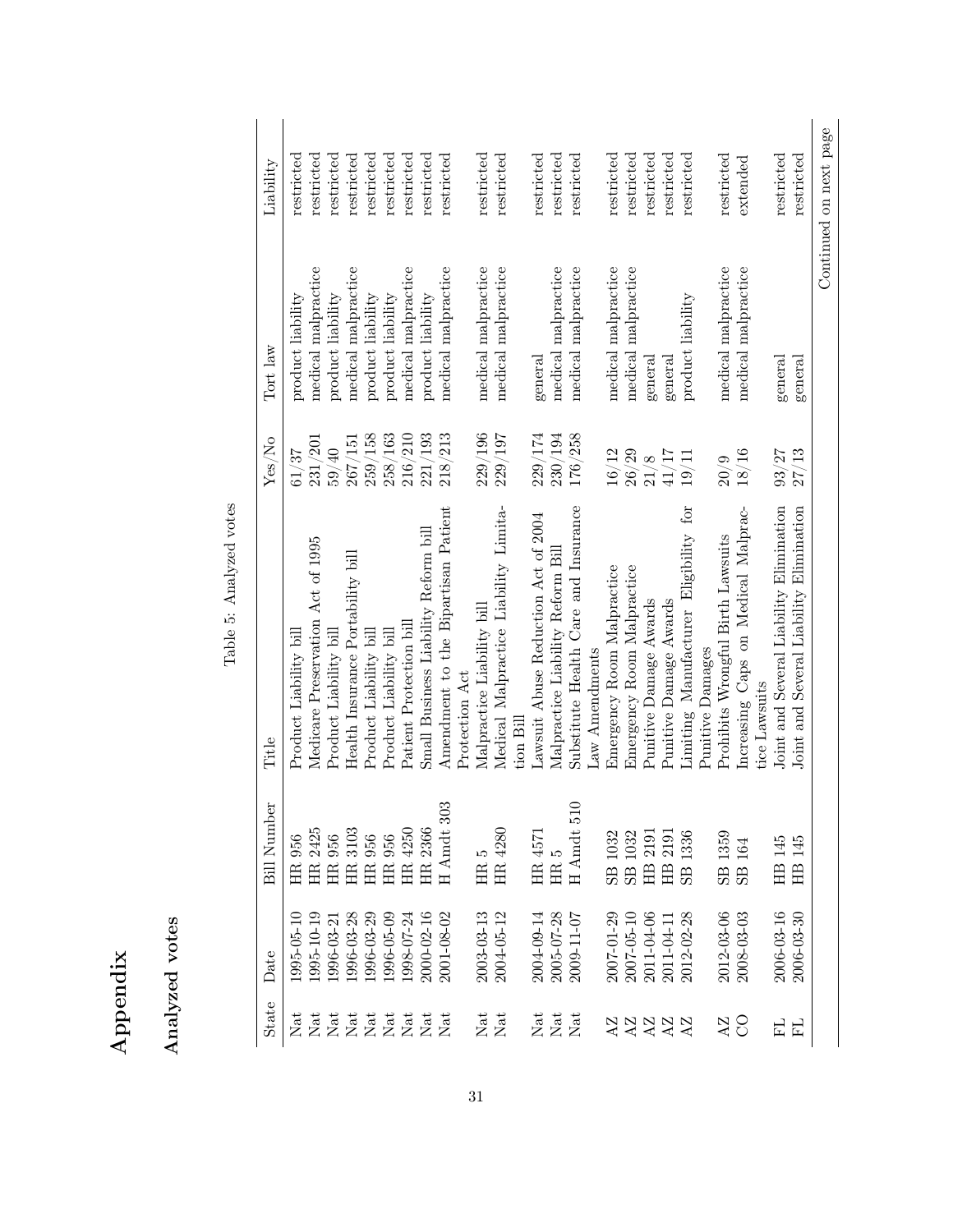|                          |            |                        | aspe shondard momentum particles.                                             |         |                          |                        |
|--------------------------|------------|------------------------|-------------------------------------------------------------------------------|---------|--------------------------|------------------------|
| State                    | Date       | <b>Bill Number</b>     | Title                                                                         | Yes/No  | Tort law                 | Liability              |
| EL                       | 2009-05-01 | 903<br>$\overline{H}$  | Workers'<br>且.<br>Capping Attorney Fees<br>Compensation Lawsuits              | 22/16   | worker compensation      | restricted             |
| 모                        | 2012-03-02 | HB 119                 | Amends Personal Injury Protection In-<br>surance Requirements and Regulations | $85/30$ | motor vehical            | restricted             |
| 日                        | 2007-04-27 | 1798<br><b>HB</b>      | Wrongful Death Damages                                                        | 63/52   | wrongful death general   | extended               |
| $\Box$                   | 2007-05-17 | 1798<br>$\mathbf{H}$   | Wrongful Death Damages                                                        | 31/23   | wrongful death general   | extended               |
| $\rm{KS}$                | 2007-03-15 | HB 2530                | Physician Liability Exemption                                                 | 109/14  | medical malpractice      | restricted             |
| KS                       | 2013-02-28 | 142<br>SB              | $Con-$<br>Prohibits Civil Action Lawsuits                                     | 34/5    | medical malpractice      | restricted             |
| LA                       | 2010-06-07 | 731<br>SB              | Authorizing AG Contingency Fee Con-<br>cerning Abortion Consultation          | 21/16   | general                  | extended               |
|                          |            |                        | tracts.                                                                       |         |                          |                        |
| $\Xi$                    | 2007-02-22 | HB 4044                | Drug Company Liability<br>Repealing<br>Protection                             | $70/39$ | product liability        | extended               |
| $\Xi$                    | 2007-02-22 | HB 4045                | Retroactive Drug Manufacturer Liabil-                                         | 60/49   | product liability        | extended               |
|                          |            |                        | ity                                                                           |         |                          |                        |
| Σ                        | 2007-02-22 | HB 4046                | Pharmaceutical Company Liability                                              | 58/49   | product liability        | extended               |
| E                        | 2009-03-26 | HB 4317                | Extending Pharmaceutical Manufac-<br>turer Liability                          | $56/53$ | product liability        | extended               |
| DМ                       | 2012-02-08 | 592<br>SB              | to Prove<br>Standards<br>Workplace Discrimination<br>Establishes New          | 25/8    | workplace discrimination | restricted             |
| <b>DI</b> N              | 2012-02-09 | HB 1219                | Amend-<br>Discrimination<br>Workplace                                         | 89/68   | workplace discrimination | restricted             |
| $\sum_{i=1}^{n}$         | 2012-03-08 | HB 1219                | Amend-<br>Discrimination<br>Workplace<br>ments<br>ments                       | 23/8    | workplace discrimination | restricted             |
| DМ                       | 2014-03-05 | HB 1173                | Establishes Causes of Action in Medical<br>Malpractice Lawsuits               | 94/61   | medical malpractice      | restricted             |
| <b>NIS</b>               | 2013-02-14 | 2795<br>S <sub>B</sub> | Administer<br>$\overline{c}$<br>Abortion Prescriptions<br>Requires Physicians | 39/12   | medical malpractice      | restricted             |
| $\sum_{i=1}^{n}$         | 2011-03-02 | SB 33                  | Medical Malpractice Amendments                                                | 36/13   | medical malpractice      | restricted             |
| $\overline{\phantom{a}}$ | 2008-01-07 | S <sub>176</sub>       | for Wrongful<br>Damages<br>Expanding<br>Death                                 | 21/11   | wrongful death general   | extended               |
| $\overline{\mathbf{N}}$  | 2008-01-07 | S <sub>176</sub>       | Wrongful<br>$\operatorname{for}$<br>Damages<br>Expanding<br>Death             | 41/32   | wrongful death general   | extended               |
| $_{\rm NN}$              | 2009-04-20 | AB 495                 | Removing Medical Malpractice Award<br>Cap                                     | 26/15   | medical malpractice      | extended               |
|                          |            |                        |                                                                               |         |                          | Continued on next page |

Table  $5$  – continued from previous page Table 5 – continued from previous page